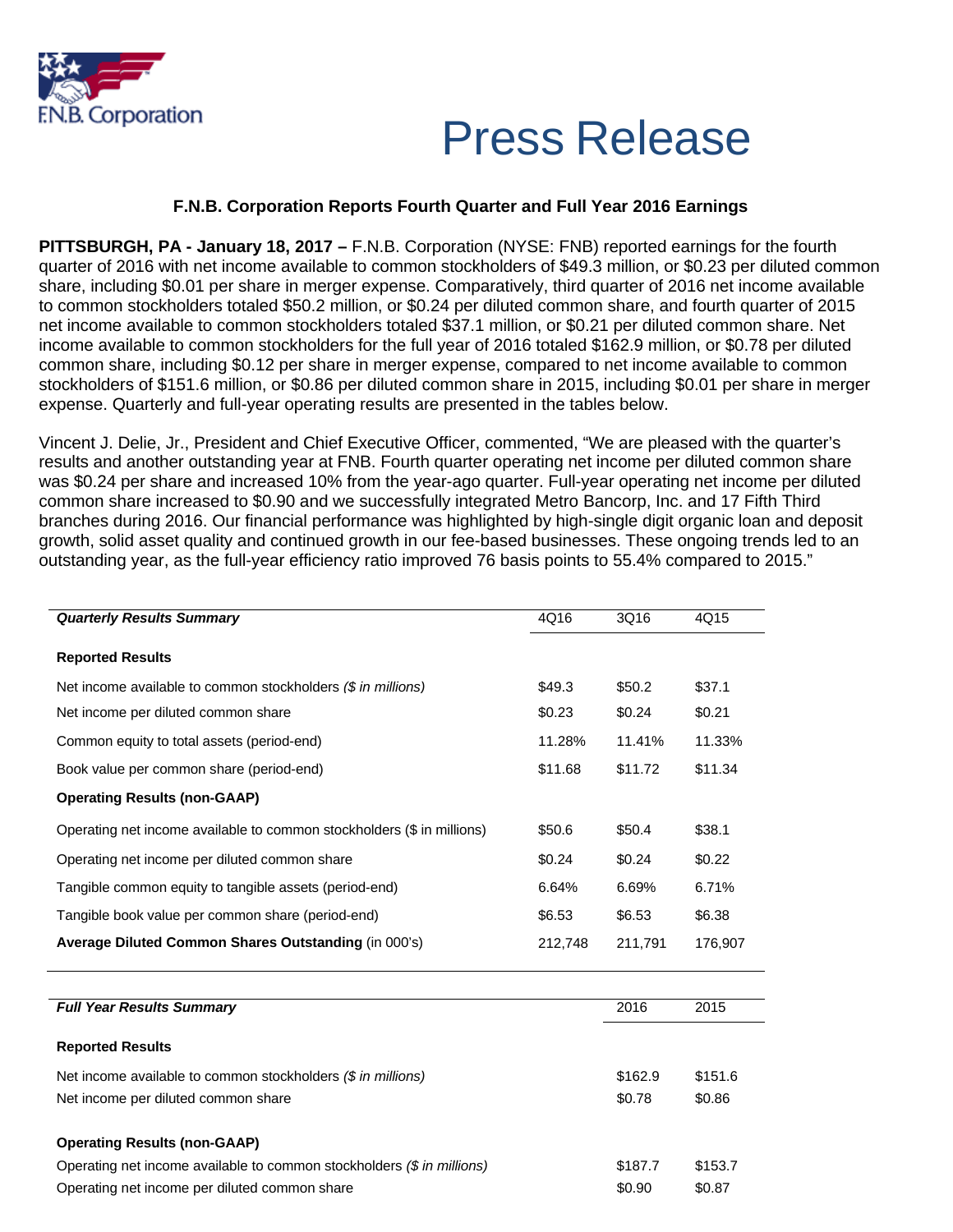**Average Diluted Common Shares Outstanding** (in 000's) 207,769 176,339

Operating net income is a non-GAAP measure used by management to measure performance in operating the business that management believes enhances investors' ability to better understand the underlying business performance and trends related to core business activities. See the Data Sheets included with the release for "Non-GAAP Financial Measures and Key Performance Indicators" and additional information.

### **Fourth Quarter 2016 Highlights**

*(All comparisons refer to the third quarter of 2016, except as noted; Organic growth in loans and deposits refers to growth excluding the benefit of initial balances from acquisitions.)* 

- Organic growth in total average loans was \$179 million, or 4.9% annualized, with average consumer loan growth of \$154 million, or 10.3% annualized (including residential mortgage, direct and indirect installment and home-equity related products), and average commercial loan growth of \$26 million, or 1.2% annualized
- On an organic basis, average total deposits increased \$296 million, or 7.5% annualized, with organic growth in average non-interest bearing deposits of \$103 million, or 10.1% annualized.
- The reported net interest margin (FTE) (non-GAAP) narrowed 1 basis point to 3.35%, compared to 3.36% in the prior quarter. The core net interest margin (FTE) (non-GAAP) was stable at 3.32% due to \$1.5 million of accretable yield benefit, compared to 3.32% and \$1.9 million of benefit in the prior quarter.
- The efficiency ratio on an operating basis (non-GAAP) was 55.4%, compared to 54.4% in the prior quarter and 56.3% in the year-ago quarter.
- Credit quality results reflect improved non-performing asset levels and slightly increased total delinquency levels. Net originated charge-offs were 0.38% annualized of total average originated loans, compared to 0.41% annualized in the third quarter of 2016 and 0.25% annualized in the year-ago quarter.
- The tangible common equity to tangible assets ratio (non-GAAP) was 6.64% at December 31, 2016, compared to 6.69% at September 30, 2016. The tangible book value per common share (non-GAAP) was \$6.53 at December 31, 2016, which was the same at September 30, 2016.

## **Fourth Quarter 2016 Results – Comparison to Prior Quarter**

*(All comparisons refer to the third quarter of 2016, except as noted; Organic growth in loans and deposits refers to growth excluding the benefit of initial balances from acquisitions.)* 

### Net Interest Income/Loans/Deposits

Net interest income totaled \$159.3 million, increasing \$1.8 million or 1.1%. The reported net interest margin (FTE) (non-GAAP) narrowed one basis point to 3.35%, compared to 3.36%. The core net interest margin (FTE) (non-GAAP) remained stable at 3.32%, as asset yields and cost of funds remained at the same levels as the prior quarter. Total average earning assets increased \$254 million or 1.3%, due to continued loan growth of \$179 million and \$123 million of growth in the securities portfolio.

Average loans totaled \$14.8 billion and increased \$179 million, or 4.9% annualized, due to growth in the consumer and commercial portfolios. Average consumer loan growth was \$154 million, or 10.3% annualized, led by strong demand and increased origination volume in residential mortgage and indirect auto loans. Average commercial loan growth totaled \$26 million or 1.2% annualized, as growth in originated commercial loans was offset by pre-payment activity in the acquired portfolio.

Average deposits totaled \$16.0 billion and increased \$296 million, or 7.5% annualized. The deposit growth was led by growth in total interest checking and money market accounts and growth in low-cost non-interest bearing deposit accounts of \$103 million, or 10.1% annualized, due to seasonally higher balances.

### Non-Interest Income

Non-interest income totaled \$51.1 million, decreasing \$2.2 million, or 4.1%. The decrease in non-interest income was due mainly to lower bank-owned life insurance income of \$1.1 million and \$0.4 million lower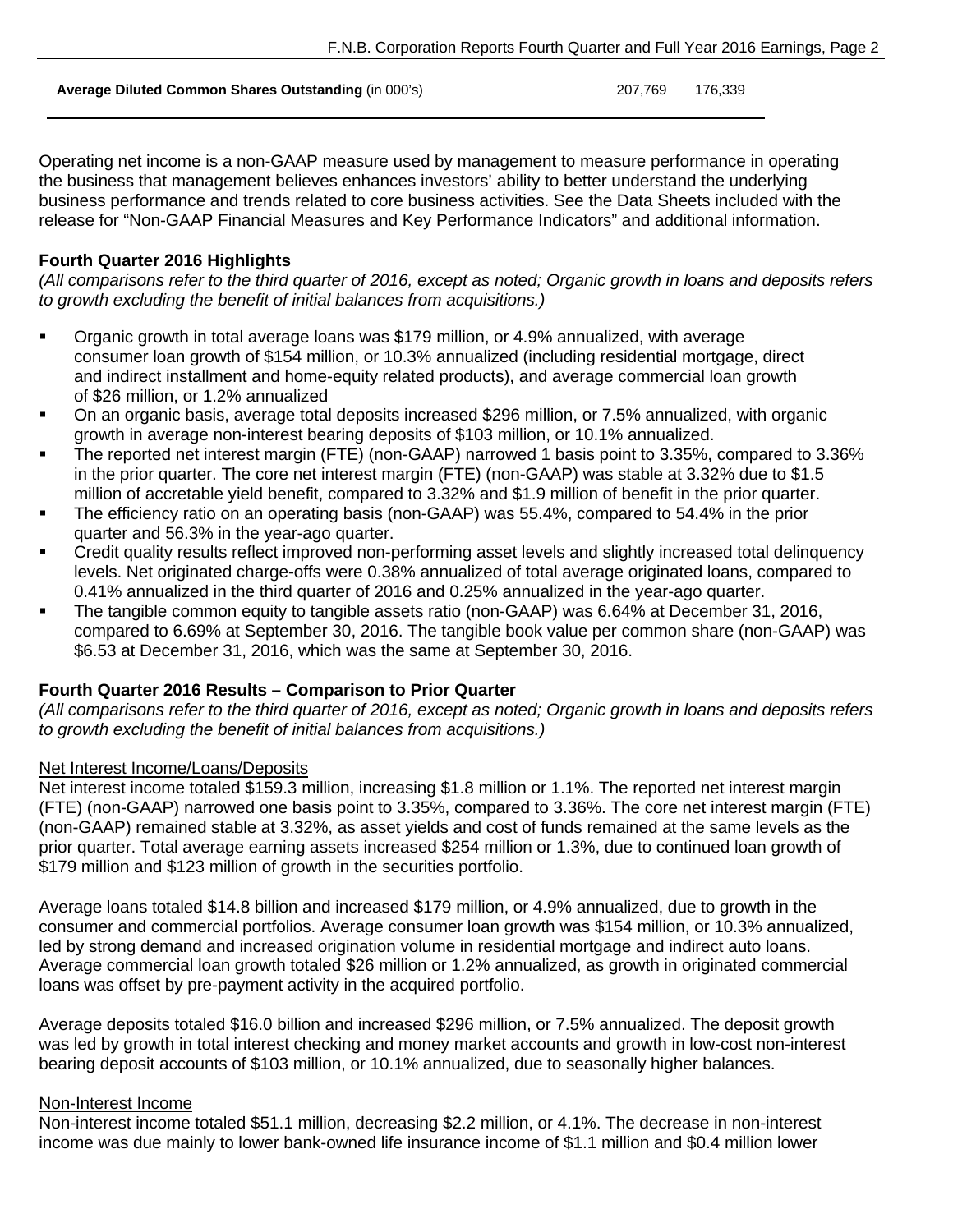insurance commissions as the third quarter had higher seasonal revenues related to the timing of renewals. This was partially offset by solid performance in mortgage banking and capital markets (defined as swap income, international banking income and syndications income). The increase in mortgage banking income was attributable to the increased production volume. Capital Markets' solid performance was due to deepening relationships with commercial customers across the entire footprint. Non-interest income equaled 24% of total revenue.

#### Non-Interest Expense

Non-interest expense totaled \$123.8 million, increasing \$2.8 million, or 2.3%, and included a \$1.4 million increase in merger expense compared to \$0.3 million in the prior quarter, and a \$1.2 million increase in other real estate owned expense due to higher write-downs. Excluding merger expenses, adjusted non-interest expense would have increased \$1.4 million, or 1.2%. The \$3.0 million increase in other expense was attributable to seasonally higher marketing costs and higher outside service expense, which was partially offset by a \$2.0 million decrease in amortization of intangibles. The efficiency ratio (non-GAAP) was 55.4%, compared to 54.4% in the prior quarter.

### Credit Quality

Credit quality results remain satisfactory with improved non-performing asset levels. The ratio of nonperforming loans and OREO to total loans and OREO improved 13 basis points to 0.79% and, for the originated portfolio, the ratio of non-performing loans and OREO to total loans and OREO improved 17 basis points to 0.91%. Total delinquency levels increased slightly, and total originated delinquency, defined as total past due and non-accrual originated loans as a percentage of total originated loans, increased 4 basis points to 1.04%, compared to 1.00% at September 30, 2016.

Net charge-offs totaled \$11.5 million, or 0.31% annualized of total average loans compared to \$12.1 million, or 0.33% annualized. For the originated portfolio, net charge-offs were \$11.8 million, or 0.38% annualized of total average originated loans, compared to \$12.3 million or 0.41% annualized. The ratio of the allowance for loan losses to total originated loans decreased 3 basis points from September 30, 2016 to 1.20% at December 31, 2016, reflecting utilization of previously-established reserves. The total provision for loan losses totaled \$12.7 million, compared to \$14.6 million in the prior quarter.

### **Full Year 2016 Results – Comparison to Prior Year**

*(All comparisons refer to the full year of 2015, except as noted; Organic growth in loans and deposits refers to growth excluding the benefit of initial balances from acquisitions.)* 

*Results include the impact from the acquisition of 17 Fifth Third Bank branches (Fifth Third) on April 22, 2016, Metro Bancorp, Inc. (METR) on February 13, 2016, and five Bank of America branches (BofA) on September 19, 2015.* 

### Net Interest Income/Loans/Deposits

Net interest income totaled \$611.5 million, increasing \$113.3 million, or 22.7%, reflecting average earning asset growth of \$3.6 billion, or 24.6%. The net interest margin (FTE) (non-GAAP) was 3.38%, compared to 3.42%. The core net interest margin (FTE) (non-GAAP) narrowed 5 basis points to 3.34%, reflecting \$1.7 million of greater accretable yield benefit. The core net interest margin (FTE) (non-GAAP) narrowing reflects the lower interest rate environment for the full year of 2016 and competitive landscape for earning assets.

Average loans totaled \$14.3 billion, an increase of \$2.6 billion, or 22.4%, due to the benefit from continued organic loan growth and the previously mentioned acquired balances. Organic growth in total average loans equaled \$929 million, or 8.0%. Organic growth in average commercial loans totaled \$485 million, or 7.4%, and organic growth in average consumer loans was \$437 million, or 8.6%. Total organic commercial loan growth was led by the Pittsburgh, Baltimore and Cleveland markets. The increased number of opportunities concentrated in Baltimore and Cleveland led to market share gains within these regions. Total average consumer loan growth was led by strong growth in residential mortgage and indirect auto loans, as well as solid growth in home-equity related loans. Average deposits totaled \$15.4 billion and increased \$3.2 billion, or 26.5%, due to average organic growth of \$887 million or 7.2%, and the benefit from acquired balances. On an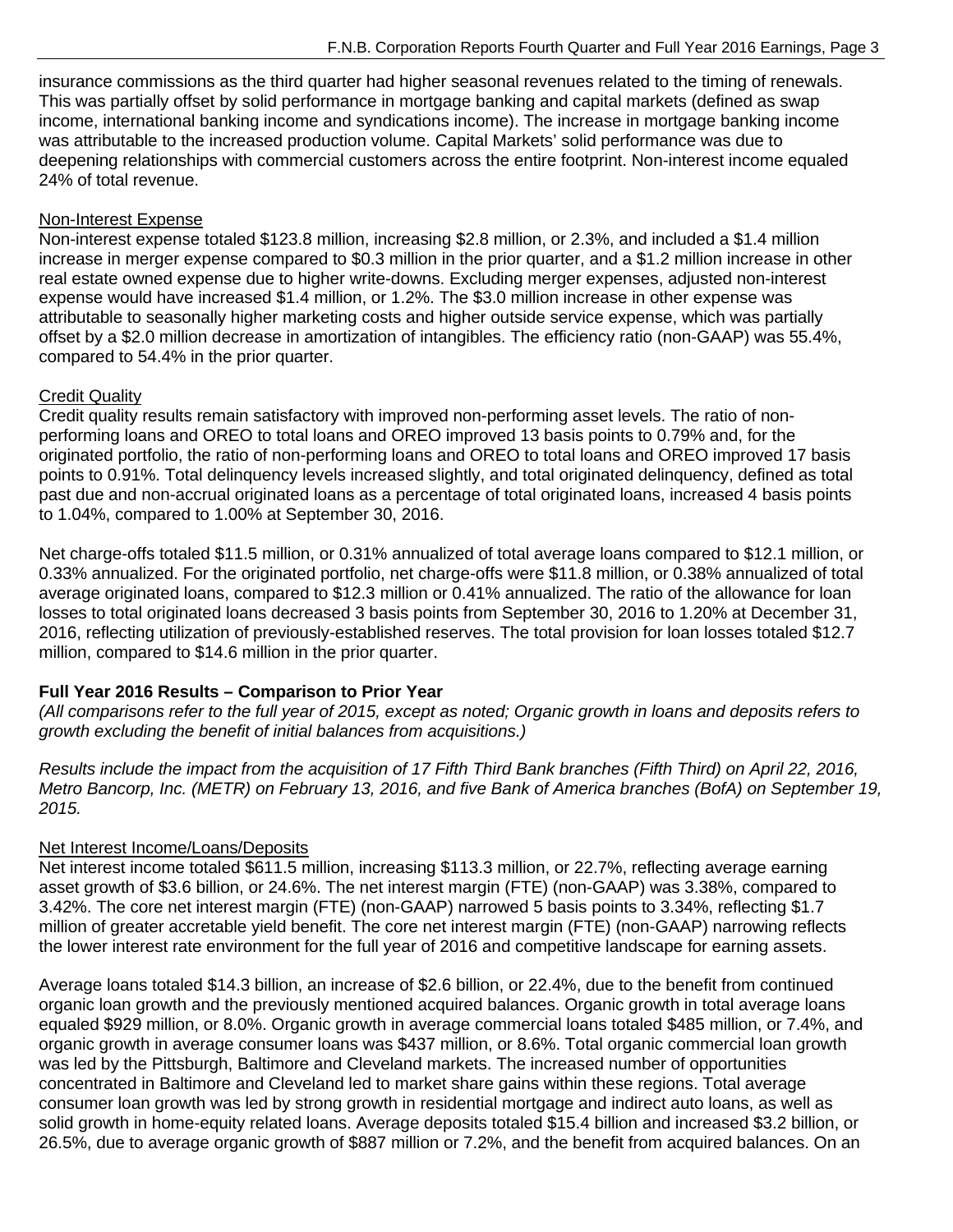organic basis, average total transaction deposits increased \$1.0 billion or 10.5%. Total loans as a percentage of deposits was 92.7% at December 31, 2016.

#### Non-Interest Income

Non-interest income totaled \$201.8 million, increasing \$39.4 million or 24.2%. Non-interest income reflects the benefit of the previously mentioned acquisitions and continued organic growth from capital markets, mortgage banking and insurance.

#### Non-Interest Expense

Non-interest expense totaled \$511.1 million, increasing \$120.6 million, or 30.9%. Full year 2016 included merger expenses of \$37.4 million and a \$2.6 million impairment charge on acquired other assets. Absent these items and merger expenses of \$3.0 million in 2015, total adjusted non-interest expense increased \$83.6 million, or 21.6%, compared to 2015, with the increase primarily attributable to the expanded operations from the previously mentioned acquisitions. The efficiency ratio (non-GAAP) was 55.4%, improved from 56.1% in 2015.

#### Credit Quality

Credit quality results continued to reflect solid performance with improvement in total non-performing loan trends. For the originated portfolio, non-performing loans and OREO to total loans and OREO was 0.91%, compared to 0.99%. Total originated delinquency increased 11 basis points to 1.04% at December 31, 2016.

Net charge-offs for the full year of 2016 totaled \$39.7 million, or 0.28% of total average loans, compared to 0.21% in the prior year. Net originated charge-offs were 0.34% of total average originated loans, compared to 0.24%. For the originated portfolio, the allowance for loan losses to total originated loans was 1.20%, compared to 1.23% at December 31, 2015. The ratio of the allowance for loan losses to total loans decreased 10 basis points to 1.06%, with the movement due to additional loan balances from acquisitions without a corresponding allowance for loan losses in accordance with accounting for business combinations. The total provision for loan losses was \$55.8 million, compared to \$40.4 million in the prior year, reflecting the increase in net charge-offs and strong originated loan growth.

### **Capital Position**

The tangible common equity to tangible assets ratio (non-GAAP) was 6.64%, compared to 6.69% at September 30, 2016. Book value per common share decreased to \$11.68, from \$11.72 at September 30, 2016. Tangible book value per common share (non-GAAP) was \$6.53, the same as September 30, 2016, and increased \$0.15 from \$6.38 at December 31, 2015. The common dividend payout ratio for the full year of 2016 was 62.4%.

### **Non-GAAP Financial Measures and Key Performance Indicators**

We use non-GAAP financial measures, such as operating net income available to common stockholders, operating net income per diluted common share, return on average tangible common equity, return on average tangible assets, tangible book value per common share, the ratio of tangible common equity to tangible assets, efficiency ratio, net interest margin and core net interest margin to provide information useful to investors in understanding our operating performance and trends, and to facilitate comparisons with the performance of our peers. The Data Sheets appended to this release contain the Non-GAAP measures under the sub-heading, "Non-GAAP Financial Measures and Key Performance Indicators." Management uses these measures internally to assess and better understand our underlying business performance and trends related to core business activities. The non-GAAP financial measures and key performance indicators we use may differ from the non-GAAP financial measures and key performance indicators other financial institutions use to measure their performance and trends.

Non-GAAP financial measures should be viewed in addition to, and not as an alternative for, our reported results prepared in accordance with GAAP. Reconciliations of GAAP to non-GAAP operating measures to the most directly comparable GAAP financial measures are included in the tables at the end of this release under the caption "Non-GAAP Financial Measures and Key Performance Indicators."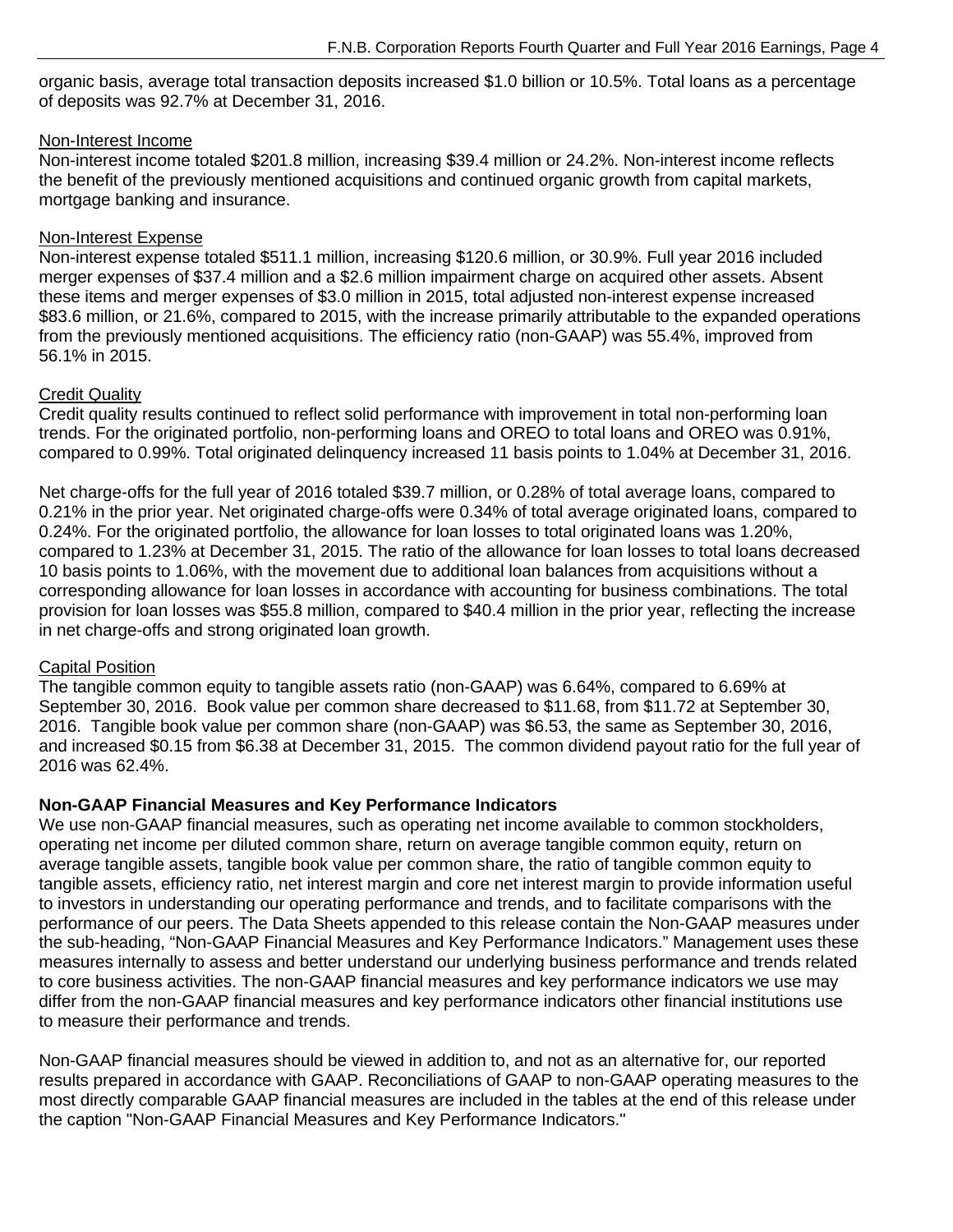Operating net income available to common stockholders is a non-GAAP measure used by management to measure performance in operating the business that management believes enhances investors' ability to better understand the underlying business performance and trends related to core business activities. See the Data Sheets that follow for additional information.

We believe merger expenses are not organic costs to run our operations and facilities. These charges represent expenses to satisfy contractual obligations of acquired entities without any useful benefit to us and to convert and consolidate the entity's records onto our platforms. These costs are specific to each individual transaction and may vary significantly based on the size and complexity of the transaction.

For the calculation of net interest margin and the efficiency ratio, net interest income amounts are reflected on a fully taxable equivalent (FTE) basis which adjusts for the tax benefit of income on certain tax-exempt loans and investments using the federal statutory tax rate of 35.0% for each period presented. We use these measures to provide an economic view believed to be the preferred industry measurement for these items and provides relevant comparison between taxable and non-taxable amounts.

### **Conference Call**

The Company's President and Chief Executive Officer, Vincent J. Delie, Jr., Chief Financial Officer, Vincent J. Calabrese, Jr., and Chief Credit Officer, Gary L. Guerrieri, will host a conference call to discuss the Company's financial results on Thursday, January 19, 2017, at 10:30 AM ET.

Participants are encouraged to pre-register for the conference call at http://dpregister.com/10098259. Callers who pre-register will be provided a conference passcode and unique PIN to gain immediate access to the call and bypass the live operator. Participants may pre-register at any time, including up to and after the call start time.

Dial-in Access: The conference call may be accessed by dialing (844) 802-2440 or (412) 317-5133 for international callers. Participants should ask to be joined into the F.N.B. Corporation call.

Webcast Access: The audio-only call and related presentation materials may be accessed via webcast through the "Shareholder and Investor Relations" section of the Corporation's website at www.fnbcorporation.com. Access to the live webcast will begin approximately 30 minutes prior to the start of the call.

Presentation Materials: Presentation slides and the earnings release will also be available on the Corporation's website on the "About Us" section of our corporate website at www.fnbcorporation.com.

A replay of the call will be available shortly after the completion of the call until midnight ET on Thursday, January 26, 2017. The replay can be accessed by dialing (877) 344-7529 or (412) 317-0088 for international callers; the conference replay access code is 10098259. Following the call, a transcript and the related presentation materials will be posted to the "Shareholder and Investor Relations" section of F.N.B. Corporation's website at www.fnbcorporation.com.

### **About F.N.B. Corporation**

F.N.B. Corporation (NYSE:FNB), headquartered in Pittsburgh, Pennsylvania, is a diversified financial services company. On a combined, pro forma basis, giving effect to the proposed acquisition of Yadkin Financial Corporation (Yadkin), FNB will operate in eight states and seven major metropolitan areas. FNB holds a significant retail deposit market share in Pittsburgh, Pennsylvania; Baltimore, Maryland; and Cleveland, Ohio; and, assuming the Yadkin acquisition is completed, will add Charlotte, Raleigh-Durham and the Piedmont Triad (Winston-Salem, Greensboro and High Point) in North Carolina. If the proposed Yadkin acquisition is completed (the proposed Transaction), the Company will have total pro forma assets of nearly \$30 billion, and more than 400 banking offices throughout Pennsylvania, Ohio, Maryland, West Virginia, North Carolina and South Carolina.

Completion of the proposed Transaction is subject to regulatory approval and satisfaction of customary closing conditions. FNB provides a full range of commercial banking, consumer banking and wealth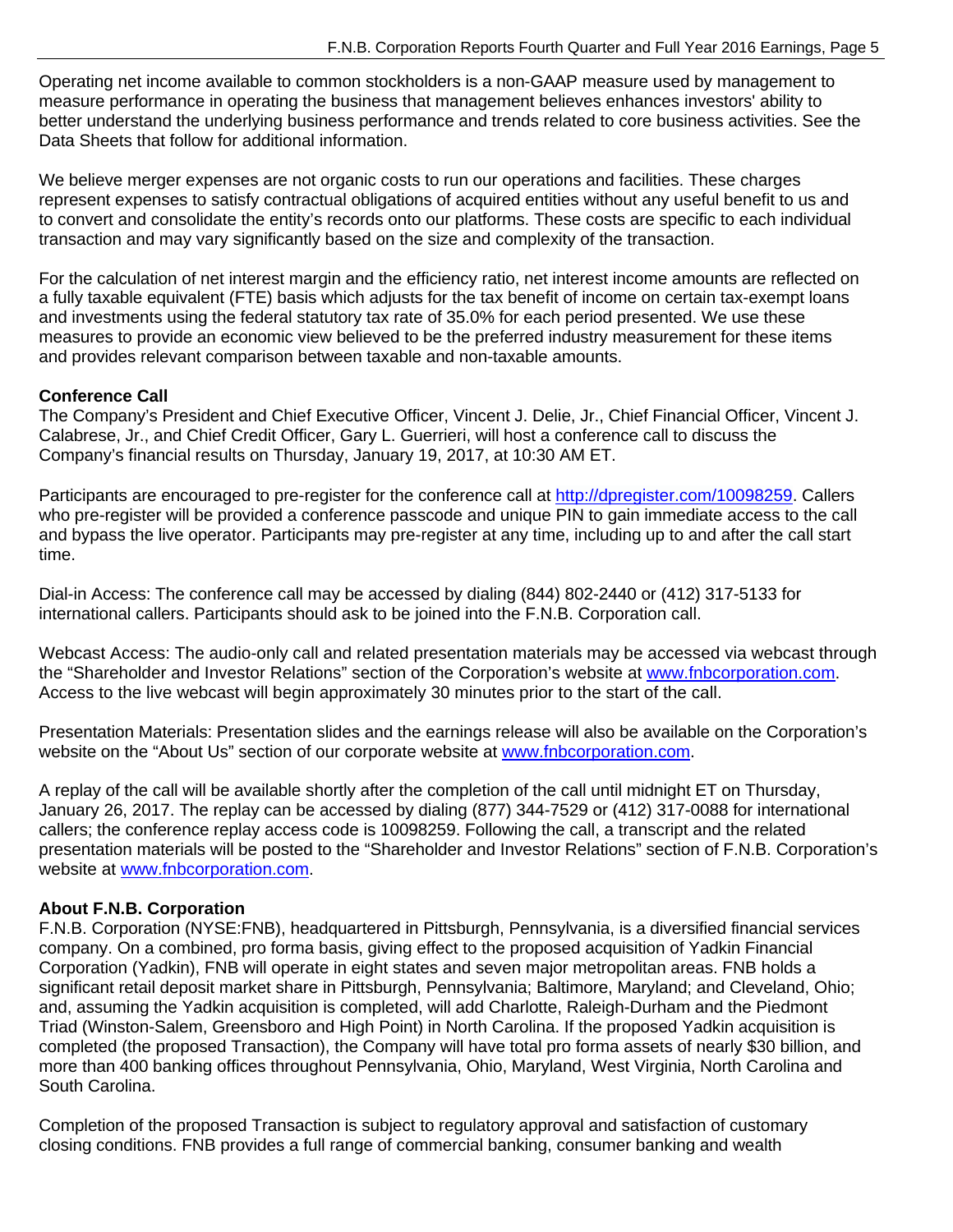management solutions through its subsidiary network which is led by its largest affiliate, First National Bank of Pennsylvania, founded in 1864. Commercial banking solutions include corporate banking, small business banking, investment real estate financing, international banking, business credit, capital markets and lease financing. The consumer banking segment provides a full line of consumer banking products and services, including deposit products, mortgage lending, consumer lending and a complete suite of mobile and online banking services. FNB's wealth management services include asset management, private banking and insurance. The Company also operates Regency Finance Company, which has more than 75 consumer finance offices in Pennsylvania, Ohio, Kentucky and Tennessee. The common stock of F.N.B. Corporation trades on the New York Stock Exchange under the symbol "FNB" and is included in Standard & Poor's MidCap 400 Index with the Global Industry Classification Standard (GICS) Regional Banks Sub-Industry Index. Customers, shareholders and investors can learn more about this regional financial institution by visiting the F.N.B. Corporation website at www.fnbcorporation.com.

### **Additional Information About the Proposed Transaction and Where to Find It**

Communications in this document do not constitute an offer to sell or the solicitation of an offer to buy any securities. In connection with the proposed Transaction with Yadkin Financial Corporation, F.N.B. Corporation has filed with the SEC a Registration Statement on Form S-4 (File No. 333-213776) and other relevant documents concerning the proposed Transaction.

SHAREHOLDERS ARE URGED TO READ THE REGISTRATION STATEMENT AND THE JOINT PROXY STATEMENT/PROSPECTUS CONTAINED THEREIN REGARDING THE PROPOSED TRANSACTION AND ANY OTHER RELEVANT DOCUMENTS FILED WITH THE SEC, AS WELL AS ANY AMENDMENTS OR SUPPLEMENTS TO THOSE DOCUMENTS, BECAUSE THEY WILL CONTAIN IMPORTANT INFORMATION ABOUT THE PROPOSED TRANSACTION.

The Registration Statement and other relevant materials, and any other documents F.N.B. and Yadkin have filed with the SEC, may be obtained free of charge at the SEC's internet site, http://www.sec.gov. Copies of the documents F.N.B. has filed with the SEC may be obtained, free of charge, by contacting James G. Orie, Chief Legal Officer, F.N.B. Corporation, One F.N.B. Boulevard, Hermitage, PA 16148, telephone: (724) 983-3317; and copies of the documents Yadkin has filed with the SEC may be obtained free of charge at Yadkin's website at www.yadkinbank.com.

## **Cautionary Statement Regarding Forward-Looking Information**

This document contains forward-looking statements which may contain FNB's expectations or predictions of future financial or business performance or conditions, or otherwise anticipate the closing date of the proposed Transaction. This document/communication/information may also contain certain forward-looking statements, including certain plans, goals, projections and statements about the proposed Transaction, plans relative to the proposed Transaction, objectives, expectations and intentions regarding the proposed Transaction, the expected timing of the completion of the proposed Transaction, and other statements that are not historical facts. Forwardlooking statements, that do not describe historical or current facts, typically are identified by words such as, "believe", "plan", "expect", "anticipate", "intend", "outlook", "estimate", "forecast", "will", "should", "project", "goal", and other similar words and expressions. These forward-looking statements are subject to numerous assumptions, risks and uncertainties. The forward-looking statements are intended to be subject to the safe harbor provided under Section 27A of the Securities Act of 1933, Section 21E of the Securities Exchange Act of 1934, and the Private Securities Litigation Act of 1995.

In addition to factors previously disclosed in FNB's reports filed with the Securities and Exchange Commission (SEC), the following risk factors, among others, could cause actual results to differ materially from forwardlooking statements or historical performance: potential risks and challenges attendant to the successful conversions of core data systems; difficulties and delays in successfully integrating the FNB and Yadkin businesses or fully realizing cost savings and other benefits; business disruption following the completion of the transaction; changes in asset quality and credit risk; changes in general economic, political or industry conditions; uncertainty in U.S. fiscal policy and monetary policy, including interest rate policies of the Federal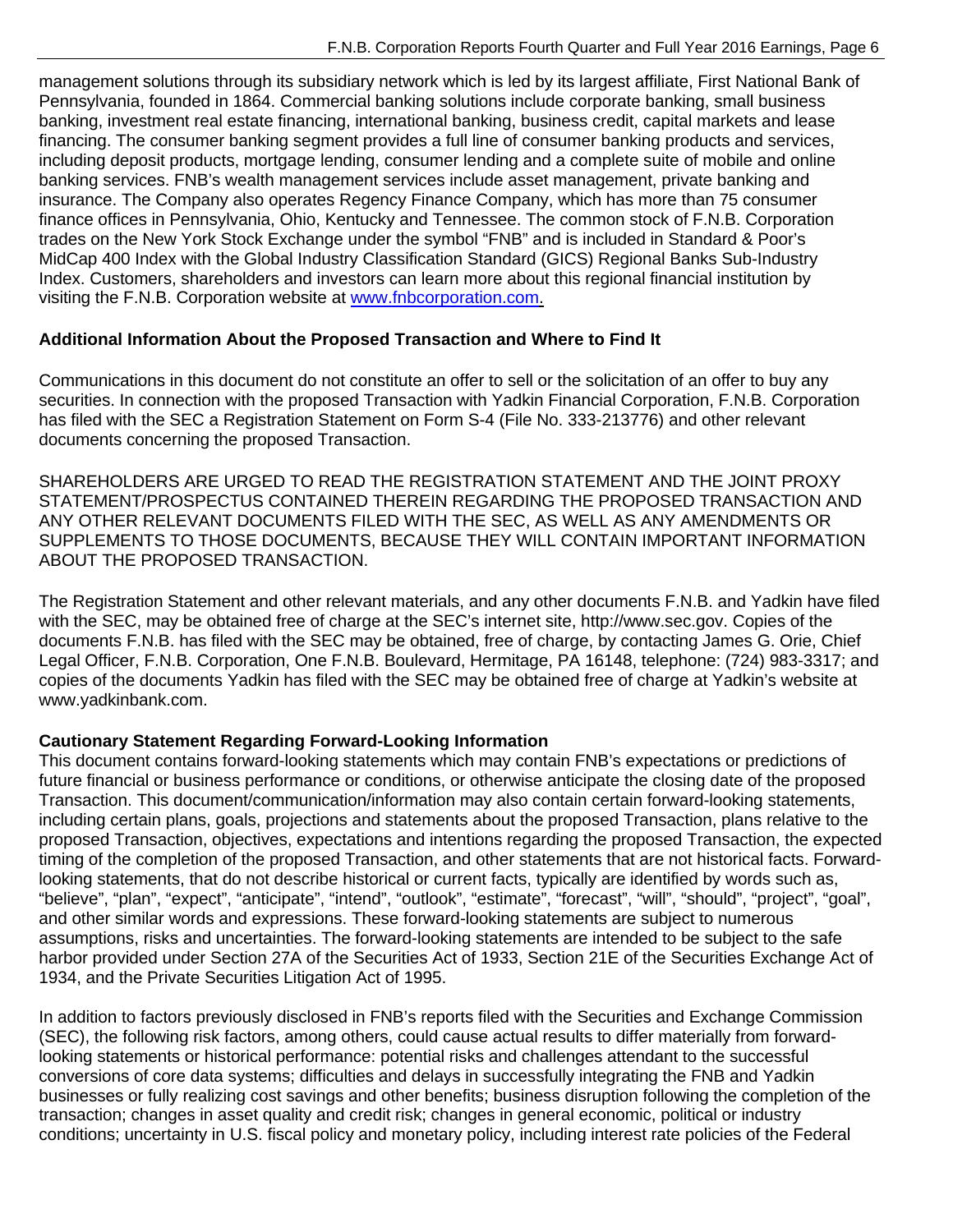Reserve Board (FRB); the inability to sustain revenue and earnings growth; changes in interest rates and capital markets; inflation; customer acceptance of FNB products and services; potential difficulties encountered by FNB in expanding into a new and remote geographic market; customer borrowing, repayment, investment and deposit practices; customer disintermediation; the introduction, withdrawal, success and timing of business initiatives; the inability to realize cost savings or revenues or to implement integration plans and other consequences associated with mergers, acquisitions and divestitures; the impact, extent and timing of technological changes, capital management activities, competitive pressures on product pricing and services; ability to keep pace with technological changes, including changes regarding maintaining cybersecurity; success, impact and timing of FNB's business strategies, including market acceptance of any new products or services; and implementation of FNB's banking culture, philosophy and strategies.

Additional risks include the nature, extent, timing and results of governmental and regulatory actions, examinations, reviews, reforms, regulations and interpretations, including those related to the Dodd-Frank Wall Street Reform Act and Consumer Protection Act and Basel III regulatory or capital reforms (including DFAST stress-testing protocols), as well as those involving the Office of the Comptroller of the Currency (OCC), FRB, Federal Deposit Insurance Corporation (FDIC), and Consumer Financial Protection Board (CFPB); the possibility that the proposed Transaction does not close when expected or at all because required regulatory or other approvals are not received or other conditions to the closing are not satisfied on a timely basis or at all; the possibility that the anticipated benefits of the proposed Transaction are not realized when expected or at all, or the transaction is delayed or does not close due to unanticipated circumstances, including as a result of the impact of, or problems arising from, the integration of the two companies or as a result of the economic conditions and competitive factors in the areas where FNB does business; the possibility that the proposed Transaction may be more expensive to complete than anticipated, including as a result of unexpected factors or events; diversion of management's attention from ongoing business operations and opportunities; potential adverse reactions or changes to business or employee relationships, including those resulting from the announcement or completion of the proposed Transaction; and other factors that may affect future results of FNB. There is no assurance that any of the risks, uncertainties or risk factors identified herein is complete and actual results or events may differ materially from those expressed or implied in the forward-looking statements contained in this document.

Additional factors that could cause results to differ materially from those described above can be found in FNB's Annual Report on Form 10-K for the year ended December 31, 2015, and in its subsequent Quarterly Reports on Form 10-Q, including for the quarters ended March 31, June 30 and September 30, 2016, each of which is on file with the SEC and available in the "Investor Relations & Shareholder Services" section of FNB's website, www.fnbcorporation.com, under the heading "Reports and Filings" and in other documents FNB files with the SEC.

All forward-looking statements speak only as of the date they are made and are based on information available at that time. FNB assumes no obligation to update forward-looking statements to reflect circumstances or events that occur after the date the forward-looking statements were made or to reflect the occurrence of unanticipated events except as required by federal securities laws. As forward-looking statements involve significant risks and uncertainties, caution should be exercised against placing undue reliance on such statements.

```
###
```
**Analyst/Institutional Investor Contact:**  Matthew Lazzaro, 724-983-4254, 412-216-2510 (cell) lazzaro@fnb-corp.com

**Media Contact:**  Jennifer Reel, 724-983-4856, 724-699-6389 (cell) reel@fnb-corp.com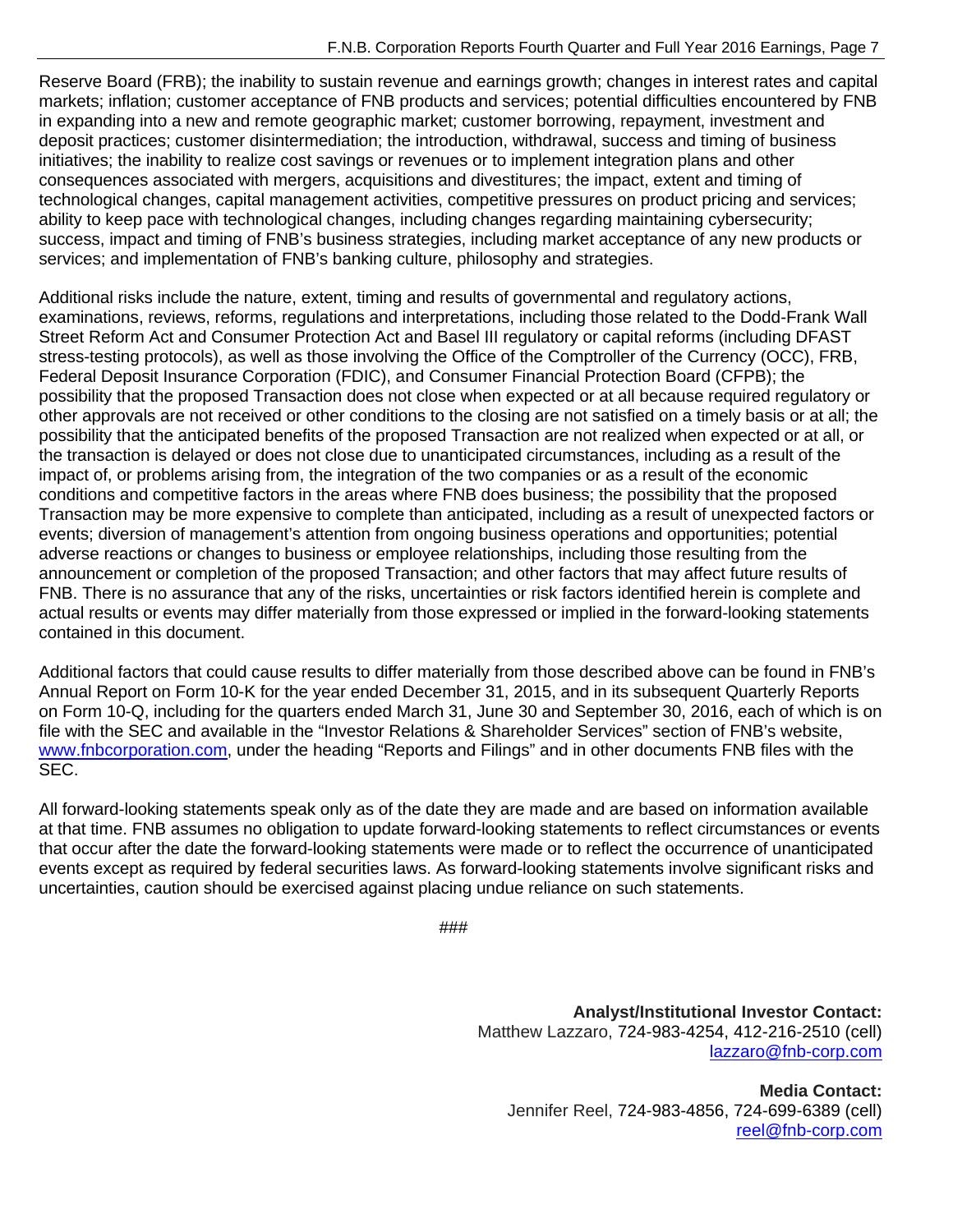|                                                                  |             |             |             | <b>Percent Variance</b> |          |
|------------------------------------------------------------------|-------------|-------------|-------------|-------------------------|----------|
|                                                                  |             |             |             | 4Q16 -                  | $4Q16 -$ |
| <b>Statement of earnings</b>                                     | 4Q16        | 3Q16        | 4Q15        | 3Q16                    | 4Q15     |
| Interest income                                                  | \$177,168   | \$175,110   | \$140.781   | 1.2                     | 25.8     |
| Interest expense                                                 | 17,885      | 17,604      | 13,448      | 1.6                     | 33.0     |
| Net interest income                                              | 159.283     | 157.506     | 127.333     | 1.1                     | 25.1     |
| Provision for credit losses                                      | 12,705      | 14,639      | 12,664      | $-13.2$                 | 0.3      |
| Net interest income after provision                              | 146,578     | 142,867     | 114,669     | 2.6                     | 27.8     |
|                                                                  |             |             |             |                         |          |
| Service charges                                                  | 25.605      | 25.756      | 18.739      | $-0.6$                  | 36.6     |
| Trust income                                                     | 5,218       | 5,268       | 5,131       | $-0.9$                  | 1.7      |
| Insurance commissions and fees                                   | 4,436       | 4,866       | 3,919       | $-8.8$                  | 13.2     |
| Securities commissions and fees                                  | 3,068       | 3.404       | 3,684       | $-9.9$                  | $-16.7$  |
| Mortgage banking operations                                      | 4,194       | 3,564       | 1.880       | 17.7                    | 123.2    |
| Net securities gains                                             | 116         | 299         | 503         | n/m                     | n/m      |
| Other                                                            | 8.429       | 10.083      | 9.261       | $-16.4$                 | $-9.0$   |
| Total non-interest income                                        | 51.066      | 53.240      | 43.117      | $-4.1$                  | 18.4     |
| Salaries and employee benefits                                   | 61,117      | 60.927      | 50.509      | 0.3                     | 21.0     |
| Occupancy and equipment                                          | 19,736      | 20,367      | 16,551      | $-3.1$                  | 19.2     |
| <b>FDIC</b> insurance                                            | 4.858       | 5.274       | 3.258       | $-7.9$                  | 49.1     |
| Amortization of intangibles                                      | 1,602       | 3,571       | 2,157       | $-55.1$                 | $-25.7$  |
| Other real estate owned                                          | 2,401       | 1.172       | 849         | 104.8                   | 182.6    |
| Merger, acquisition and severance-related                        | 1,649       | 299         | 1,350       | n/m                     | n/m      |
| Other                                                            | 32.443      | 29.440      | 26.572      | 10.2                    | 22.1     |
| Total non-interest expense                                       | 123,806     | 121,050     | 101,246     | 2.3                     | 22.3     |
|                                                                  |             |             |             |                         |          |
| Income before income taxes                                       | 73,838      | 75,057      | 56.540      | $-1.6$                  | 30.6     |
| Income taxes                                                     | 22,547      | 22,889      | 17,418      | $-1.5$                  | 29.4     |
| Net income                                                       | 51,291      | 52,168      | 39.122      | $-1.7$                  | 31.1     |
| Preferred stock dividends                                        | 2.011       | 2,010       | 2,011       |                         |          |
| Net income available to common stockholders                      | \$49,280    | \$50,158    | \$37,111    | $-1.8$                  | 32.8     |
|                                                                  |             |             |             |                         |          |
| Earnings per common share:                                       |             |             |             |                         |          |
| Basic                                                            | \$0.23      | \$0.24      | \$0.21      | $-4.2$                  | 9.5      |
| <b>Diluted</b>                                                   | \$0.23      | \$0.24      | \$0.21      | $-4.2$                  | 9.5      |
| Reconciliation of Operating Net Income (non-GAAP):               |             |             |             |                         |          |
| Net income available to common stockholders                      | \$49,280    | \$50,158    | \$37,111    |                         |          |
| Merger, acquisition and severance costs                          | 1,649       | 299         | 1,350       |                         |          |
| Tax benefit of merger, acquisition and severance costs           | (341)       | (105)       | (359)       |                         |          |
| Operating net income available to common stockholders (non-GAAP) | \$50,588    | \$50,352    | \$38,102    | 0.5                     | 32.8     |
|                                                                  |             |             |             |                         |          |
| Net income per diluted common share                              | \$0.23      | \$0.24      | \$0.21      |                         |          |
| Effect of merger, acquisition and severance costs                | 0.01        | 0.00        | 0.01        |                         |          |
| Tax benefit of merger, acquisition and severance costs           | (0.00)      | (0.00)      | (0.00)      |                         |          |
| Operating net income per diluted common share (non-GAAP)         | \$0.24      | \$0.24      | \$0.22      | 0.0                     | 9.1      |
|                                                                  |             |             |             |                         |          |
| Common stock data                                                |             |             |             |                         |          |
| Average diluted shares outstanding                               | 212,748,337 | 211,790,730 | 176,906,938 | 0.5                     | 20.3     |
| Period end shares outstanding                                    | 211,059,547 | 210,224,194 | 175,441,670 | 0.4                     | 20.3     |
| Book value per common share                                      | \$11.68     | \$11.72     | \$11.34     | $-0.4$                  | 3.0      |
| Tangible book value per common share (1)                         | \$6.53      | \$6.53      | \$6.38      | 0.1                     | 2.4      |
| Dividend payout ratio (common)                                   | 51.82%      | 50.69%      | 57.08%      |                         |          |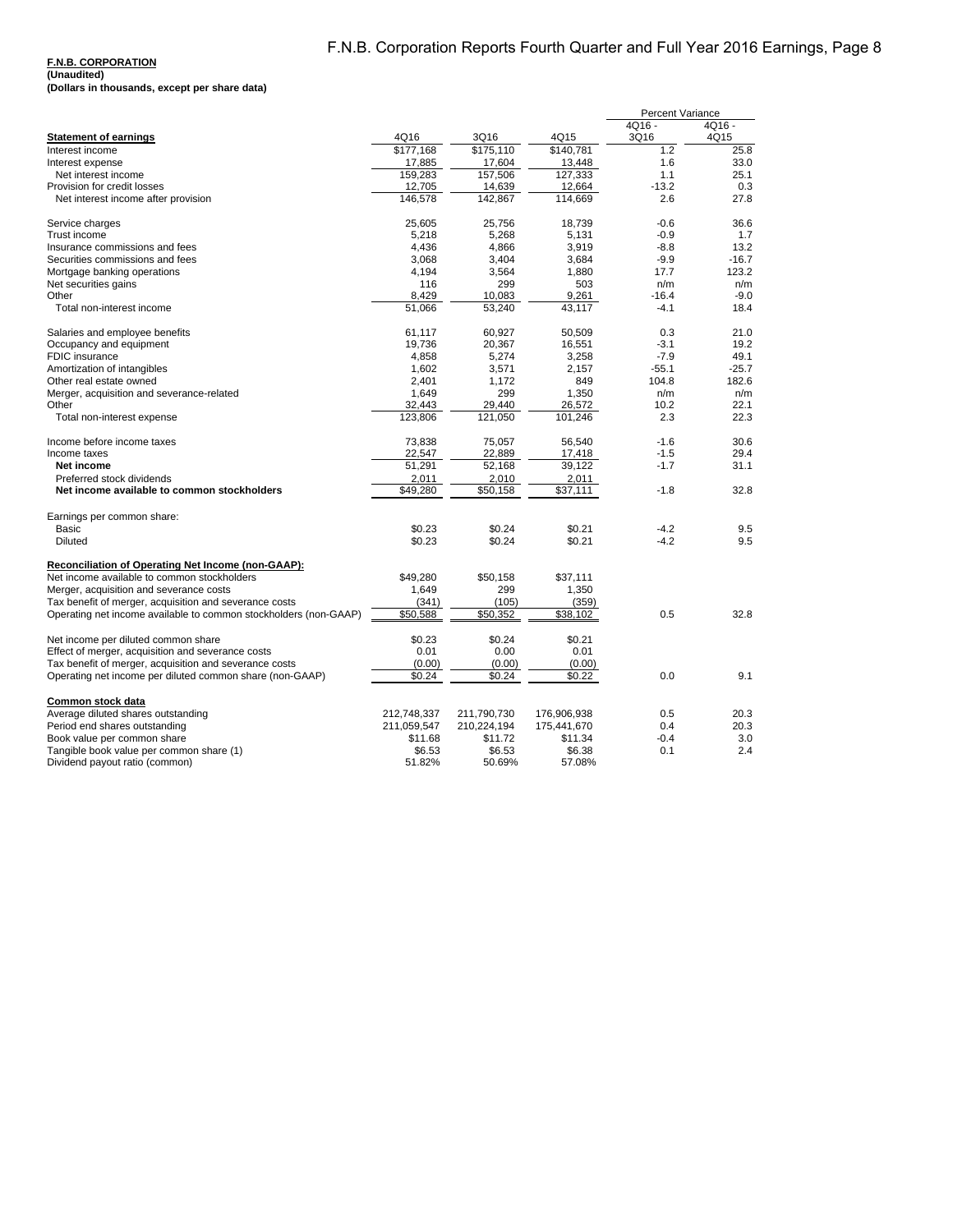| (Unaudited)                                   |  |  |
|-----------------------------------------------|--|--|
| (Dollars in thousands, except per share data) |  |  |

|                                                                  | For the Year<br>Ended December 31, | Percent     |          |
|------------------------------------------------------------------|------------------------------------|-------------|----------|
| <b>Statement of earnings</b>                                     | 2016                               | 2015        | Variance |
| Interest income                                                  | \$678,963                          | \$546,795   | 24.2     |
| Interest expense                                                 | 67,451                             | 48,573      | 38.9     |
| Net interest income                                              | 611,512                            | 498,222     | 22.7     |
| Provision for credit losses                                      | 55,752                             | 40,441      | 37.9     |
| Net interest income after provision                              | 555,760                            | 457,781     | 21.4     |
|                                                                  |                                    |             |          |
| Service charges                                                  | 99,033                             | 70,698      | 40.1     |
| Trust income                                                     | 21,173                             | 20,934      | 1.1      |
| Insurance commissions and fees                                   | 18,328                             | 16,270      | 12.6     |
| Securities commissions and fees                                  | 13,468                             | 13,642      | $-1.3$   |
| Mortgage banking operations                                      | 12,106                             | 8,619       | 40.5     |
| Net securities gains                                             | 712                                | 822         | n/m      |
| Other                                                            | 36,941                             | 31,425      | 17.6     |
| Total non-interest income                                        | 201,761                            | 162,410     | 24.2     |
| Salaries and employee benefits                                   | 239,798                            | 201,968     | 18.7     |
| Occupancy and equipment                                          | 78,132                             | 65,539      | 19.2     |
| FDIC insurance                                                   | 19,203                             | 12,888      | 49.0     |
| Amortization of intangibles                                      | 11,210                             | 8,305       | 35.0     |
| Other real estate owned                                          | 5,154                              | 4,637       | 11.1     |
| Merger, acquisition and severance-related                        | 37,439                             | 3,033       | n/m      |
| Other                                                            | 120,197                            | 94,179      | 27.6     |
| Total non-interest expense                                       | 511,133                            | 390,549     | 30.9     |
| Income before income taxes                                       | 246,388                            | 229,642     | 7.3      |
| Income taxes                                                     | 75,497                             | 69,993      | 7.9      |
| Net income                                                       | 170,891                            | 159,649     | 7.0      |
| Preferred stock dividends                                        | 8,041                              | 8,041       |          |
| Net income available to common stockholders                      | \$162,850                          | \$151,608   | 7.4      |
| Earnings per common share:                                       |                                    |             |          |
| Basic                                                            | \$0.79                             | \$0.87      | $-9.2$   |
| <b>Diluted</b>                                                   | \$0.78                             | \$0.86      | $-9.3$   |
| Reconciliation of Operating Net Income (non-GAAP):               |                                    |             |          |
| Net income available to common stockholders                      | \$162,850                          | \$151,608   |          |
| Merger, acquisition and severance costs                          | 37,439                             | 3,033       |          |
| Tax benefit of merger, acquisition and severance costs           | (12, 550)                          | (948)       |          |
| Operating net income available to common stockholders (non-GAAP) | \$187,739                          | \$153,693   | 22.2     |
|                                                                  |                                    |             |          |
| Net income per diluted common share                              | \$0.78                             | \$0.86      |          |
| Effect of merger, acquisition and severance costs                | 0.18                               | 0.02        |          |
| Tax benefit of merger, acquisition and severance costs           | (0.06)                             | (0.01)      |          |
| Operating net income per diluted common share (non-GAAP)         | \$0.90                             | \$0.87      | 3.4      |
| Common stock data                                                |                                    |             |          |
| Average diluted shares outstanding                               | 207,768,609                        | 176,338,953 | 17.8     |
| Period end shares outstanding                                    | 211,059,547                        | 175,441,670 | 20.3     |
| Book value per common share                                      | \$11.68                            | \$11.34     | 3.0      |
| Tangible book value per common share (1)                         | \$6.53                             | \$6.38      | 2.4      |
| Dividend payout ratio (common)                                   | 62.43%                             | 55.74%      |          |
|                                                                  |                                    |             |          |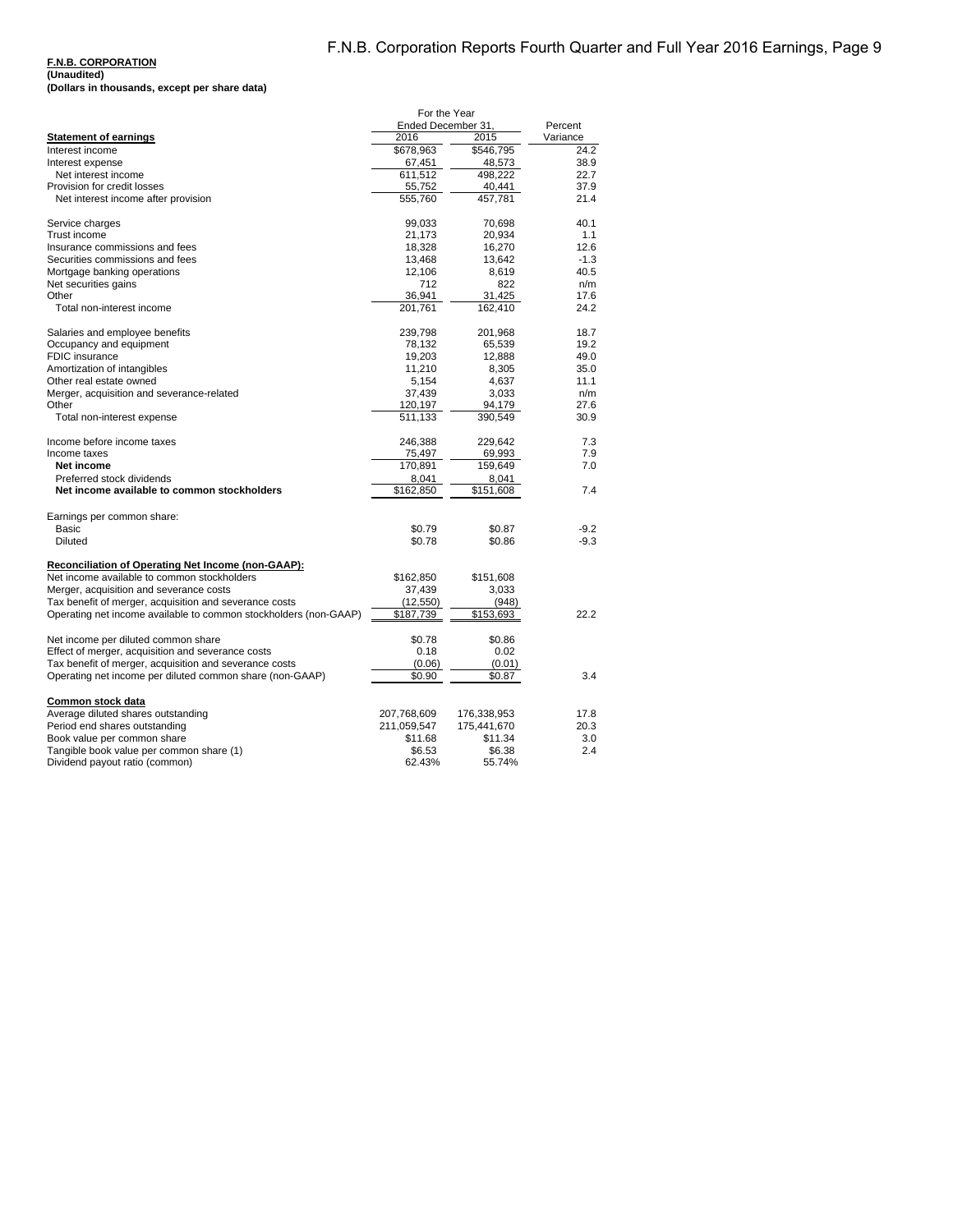#### **F.N.B. CORPORATION (Unaudited)**

| (Dollars in thousands, except per share data) |  |
|-----------------------------------------------|--|

|                                                   |              |              |              | <b>Percent Variance</b> |         |
|---------------------------------------------------|--------------|--------------|--------------|-------------------------|---------|
|                                                   |              |              |              | 4Q16 -                  | 4Q16 -  |
| <b>Balance Sheet (at period end)</b>              | 4Q16         | 3Q16         | 4Q15         | 3Q16                    | 4Q15    |
| Assets                                            |              |              |              |                         |         |
| Cash and due from banks                           | \$303,526    | \$326,599    | \$207,399    | $-7.1$                  | 46.3    |
| Interest bearing deposits with banks              | 67,881       | 118,651      | 281,720      | $-42.8$                 | $-75.9$ |
| Cash and cash equivalents                         | 371,407      | 445,250      | 489,119      | $-16.6$                 | $-24.1$ |
| Securities available for sale                     | 2,231,987    | 2,077,616    | 1,630,567    | 7.4                     | 36.9    |
| Securities held to maturity                       | 2,337,342    | 2,249,245    | 1,637,061    | 3.9                     | 42.8    |
| Residential mortgage loans held for sale          | 11,908       | 17,862       | 4,781        | $-33.3$                 | 149.1   |
| Loans and leases, net of unearned income          | 14,896,943   | 14,773,446   | 12.190.440   | 0.8                     | 22.2    |
| Allowance for credit losses                       | (158, 059)   | (156, 894)   | (142, 012)   | 0.7                     | 11.3    |
| Net loans and leases                              | 14,738,884   | 14,616,552   | 12,048,428   | 0.8                     | 22.3    |
| Premises and equipment, net                       | 243,956      | 228,622      | 159,080      | 6.7                     | 53.4    |
| Goodwill                                          | 1,032,129    | 1,022,006    | 833,086      | 1.0                     | 23.9    |
| Core deposit and other intangible assets, net     | 67,327       | 81,646       | 45,644       | $-17.5$                 | 47.5    |
| Bank owned life insurance                         | 330,152      | 327,874      | 308,192      | 0.7                     | 7.1     |
| Other assets                                      | 479,725      | 517,241      | 401,704      | $-7.3$                  | 19.4    |
| <b>Total Assets</b>                               | \$21,844,817 | \$21,583,914 | \$17,557,662 | 1.2                     | 24.4    |
| Liabilities                                       |              |              |              |                         |         |
| Deposits:                                         |              |              |              |                         |         |
| Non-interest bearing demand                       | \$4,205,337  | \$4,082,145  | \$3,059,949  | 3.0                     | 37.4    |
| Interest bearing demand                           | 6,931,381    | 7,032,744    | 5,311,589    | $-1.4$                  | 30.5    |
| Savings                                           | 2,352,434    | 2,299,408    | 1,786,459    | 2.3                     | 31.7    |
| Certificates and other time deposits              | 2,576,495    | 2,562,587    | 2,465,466    | 0.5                     | 4.5     |
| <b>Total Deposits</b>                             | 16,065,647   | 15,976,884   | 12,623,463   | 0.6                     | 27.3    |
| Short-term borrowings                             | 2,503,010    | 2,236,105    | 2,048,896    | 11.9                    | 22.2    |
| Long-term borrowings                              | 539,494      | 587,500      | 641,480      | $-8.2$                  | $-15.9$ |
| <b>Other liabilities</b>                          | 165,049      | 212,845      | 147,641      | $-22.5$                 | 11.8    |
| <b>Total Liabilities</b>                          | 19,273,200   | 19,013,334   | 15,461,480   | 1.4                     | 24.7    |
| Stockholders' Equity                              |              |              |              |                         |         |
| <b>Preferred Stock</b>                            | 106,882      | 106,882      | 106,882      | 0.0                     | 0.0     |
| Common stock                                      | 2,125        | 2,117        | 1.766        | 0.4                     | 20.3    |
| Additional paid-in capital                        | 2,234,366    | 2,223,530    | 1,808,210    | 0.5                     | 23.6    |
| Retained earnings                                 | 304,397      | 280,654      | 243,217      | 8.5                     | 25.2    |
| Accumulated other comprehensive loss              | (61, 369)    | (27, 852)    | (51, 133)    | 120.3                   | 20.0    |
| Treasury stock                                    | (14, 784)    | (14, 751)    | (12,760)     | 0.2                     | 15.9    |
| <b>Total Stockholders' Equity</b>                 | 2,571,617    | 2,570,580    | 2,096,182    | 0.0                     | 22.7    |
| <b>Total Liabilities and Stockholders' Equity</b> | \$21,844,817 | \$21,583,914 | \$17,557,662 | 1.2                     | 24.4    |
| Selected average balances                         |              |              |              |                         |         |
| <b>Total assets</b>                               | \$21,609,635 | \$21,386,156 | \$17,076,285 | 1.0                     | 26.5    |
| Earning assets                                    | 19,299,292   | 19,045,481   | 15,232,868   | 1.3                     | 26.7    |
| Interest bearing deposits with banks              | 93,481       | 140,713      | 53,777       | $-33.6$                 | 73.8    |
| <b>Securities</b>                                 | 4,363,935    | 4,240,563    | 3,155,624    | 2.9                     | 38.3    |
| Residential mortgage loans held for sale          | 21,639       | 22,476       | 9,182        | $-3.7$                  | 135.7   |
| Loans and leases, net of unearned income          | 14,820,237   | 14,641,729   | 12,014,285   | 1.2                     | 23.4    |
| Allowance for credit losses                       | 158,542      | 158,901      | 139,571      | $-0.2$                  | 13.6    |
| Goodwill and intangibles                          | 1,101,797    | 1,104,328    | 879,039      | $-0.2$                  | 25.3    |
| Deposits                                          | 15,967,990   | 15,671,857   | 12,787,550   | 1.9                     | 24.9    |
| Short-term borrowings                             | 2,316,169    | 2,303,389    | 1,382,073    | 0.6                     | 67.6    |
| Long-term borrowings                              | 544,236      | 616,141      | 640,573      | $-11.7$                 | $-15.0$ |
| Total stockholders' equity                        | 2,573,768    | 2,562,693    | 2,099,591    | 0.4                     | 22.6    |
| Preferred stockholders' equity                    | 106,882      | 106,882      | 106,882      | 0.0                     | 0.0     |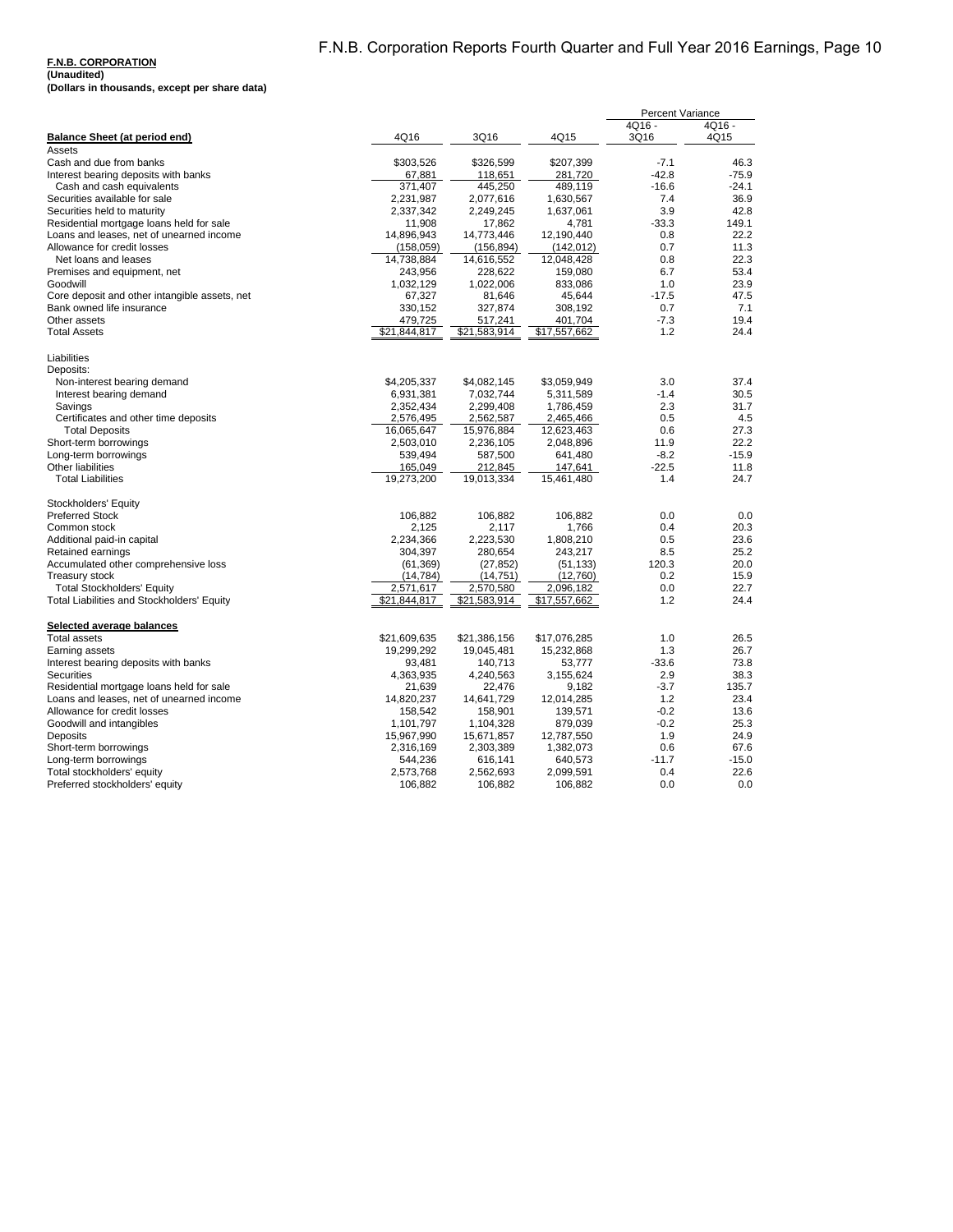#### **F.N.B. CORPORATION (Unaudited)**

**(Dollars in thousands, except per share data)**

|                                               | For the Year       |              |          |
|-----------------------------------------------|--------------------|--------------|----------|
|                                               | Ended December 31, |              | Percent  |
| Balance Sheet (at period end)                 | 2016               | 2015         | Variance |
| Assets                                        |                    |              |          |
| Cash and due from banks                       | \$303,526          | \$207,399    | 46.3     |
| Interest bearing deposits with banks          | 67,881             | 281,720      | $-75.9$  |
| Cash and cash equivalents                     | 371,407            | 489,119      | $-24.1$  |
| Securities available for sale                 | 2,231,987          | 1,630,567    | 36.9     |
| Securities held to maturity                   | 2,337,342          | 1,637,061    | 42.8     |
| Residential mortgage loans held for sale      | 11,908             | 4,781        | 149.1    |
| Loans and leases, net of unearned income      | 14,896,943         | 12,190,440   | 22.2     |
| Allowance for credit losses                   | (158,059)          | (142, 012)   | 11.3     |
| Net loans and leases                          | 14,738,884         | 12,048,428   | 22.3     |
| Premises and equipment, net                   | 243,956            | 159,080      | 53.4     |
| Goodwill                                      | 1,032,129          | 833,086      | 23.9     |
| Core deposit and other intangible assets, net | 67,327             | 45,644       | 47.5     |
| Bank owned life insurance                     | 330,152            | 308,192      | 7.1      |
| Other assets                                  | 479,725            | 401,704      | 19.4     |
| <b>Total Assets</b>                           | \$21,844,817       | \$17,557,662 | 24.4     |
| Liabilities                                   |                    |              |          |
| Deposits:                                     |                    |              |          |
| Non-interest bearing demand                   | \$4,205,337        | \$3,059,949  | 37.4     |
| Interest bearing demand                       | 6,931,381          | 5,311,589    | 30.5     |
| Savings                                       | 2,352,434          | 1,786,459    | 31.7     |
| Certificates and other time deposits          | 2,576,495          | 2,465,466    | 4.5      |
| <b>Total Deposits</b>                         | 16,065,647         | 12,623,463   | 27.3     |
| Short-term borrowings                         | 2,503,010          | 2,048,896    | 22.2     |
| Long-term borrowings                          | 539,494            | 641,480      | $-15.9$  |
| <b>Other liabilities</b>                      | 165,049            | 147,641      | 11.8     |
| <b>Total Liabilities</b>                      | 19,273,200         | 15,461,480   | 24.7     |
|                                               |                    |              |          |
| Stockholders' Equity                          |                    |              |          |
| <b>Preferred Stock</b>                        | 106,882            | 106,882      | 0.0      |
| Common stock                                  | 2,125              | 1,766        | 20.3     |
| Additional paid-in capital                    | 2,234,366          | 1,808,210    | 23.6     |
| Retained earnings                             | 304,397            | 243,217      | 25.2     |
| Accumulated other comprehensive loss          | (61, 369)          | (51, 133)    | 20.0     |
| <b>Treasury stock</b>                         | (14,784)           | (12,760)     | 15.9     |
| <b>Total Stockholders' Equity</b>             | 2,571,617          | 2,096,182    | 22.7     |
| Total Liabilities and Stockholders' Equity    | \$21,844,817       | \$17,557,662 | 24.4     |
|                                               |                    |              |          |
| Selected average balances                     |                    |              |          |
| Total assets                                  | \$20,677,717       | \$16,606,147 | 24.5     |
| Earning assets                                | 18,438,962         | 14,797,502   | 24.6     |
| Interest bearing deposits with banks          | 116,769            | 70,116       | 66.5     |
| <b>Securities</b>                             | 4,040,636          | 3,068,871    | 31.7     |
| Residential mortgage loans held for sale      | 16,525             | 7,773        | 112.6    |
| Loans and leases, net of unearned income      | 14,265,032         | 11,650,742   | 22.4     |
| Allowance for credit losses                   | 152,751            | 133,508      | 14.4     |
| Goodwill and intangibles                      | 1,070,411          | 876,773      | 22.1     |
| Deposits                                      | 15,375,254         | 12,153,608   | 26.5     |
| Short-term borrowings                         | 1,975,742          | 1,664,143    | 18.7     |
| Long-term borrowings                          | 616,283            | 566,914      | 8.7      |
| Total stockholders' equity                    | 2,499,976          | 2,072,170    | 20.6     |
| Preferred stockholders' equity                | 106,882            | 106,882      | 0.0      |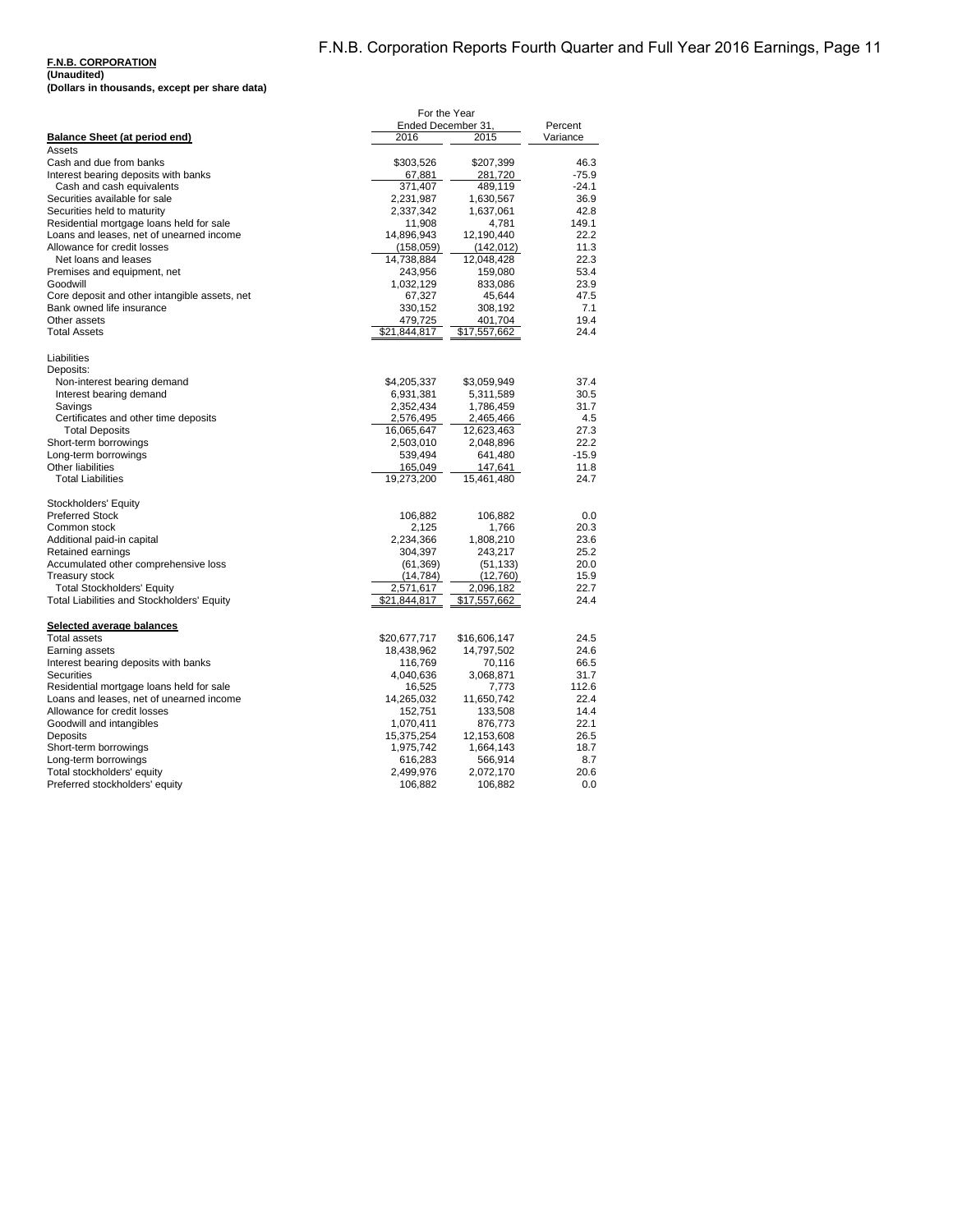**(Unaudited) (Dollars in thousands)**

|                                                           |              |              |              | <b>Percent Variance</b> |              |
|-----------------------------------------------------------|--------------|--------------|--------------|-------------------------|--------------|
|                                                           |              |              |              | 4Q16 -                  | 4Q16 -       |
|                                                           | 4Q16         | 3Q16         | 4Q15         | 3Q16                    | 4Q15         |
| <b>Performance ratios</b>                                 |              |              |              |                         |              |
| Return on average equity                                  | 7.93%        | 8.10%        | 7.39%        |                         |              |
| Return on average tangible equity (1)                     | 14.14%       | 14.87%       | 13.20%       |                         |              |
| Return on average tangible common equity (1)              | 14.66%       | 15.45%       | 13.75%       |                         |              |
| Return on average assets                                  | 0.94%        | 0.97%        | 0.91%        |                         |              |
| Return on average tangible assets (1)                     | 1.02%        | 1.08%        | 1.00%        |                         |              |
| Net interest margin (FTE) (1) (2)                         | 3.35%        | 3.36%        | 3.38%        |                         |              |
| Yield on earning assets (FTE) (1) (2)                     | 3.72%        | 3.72%        | 3.73%        |                         |              |
| Cost of interest-bearing liabilities                      | 0.48%        | 0.48%        | 0.45%        |                         |              |
| Cost of funds                                             | 0.38%        | 0.38%        | 0.36%        |                         |              |
| Efficiency ratio (1)                                      | 55.38%       | 54.38%       | 56.32%       |                         |              |
| Effective tax rate                                        | 30.54%       | 30.50%       | 30.81%       |                         |              |
|                                                           |              |              |              |                         |              |
| <b>Capital ratios</b>                                     |              |              |              |                         |              |
| Equity / assets (period end)                              | 11.77%       | 11.91%       | 11.94%       |                         |              |
| Common equity / assets (period end)                       | 11.28%       | 11.41%       | 11.33%       |                         |              |
| Leverage ratio                                            | 7.70%        | 7.63%        | 8.14%        |                         |              |
| Tangible equity / tangible assets (period end) (1)        | 7.16%        | 7.22%        | 7.35%        |                         |              |
| Tangible common equity / tangible assets (period end) (1) | 6.64%        | 6.69%        | 6.71%        |                         |              |
|                                                           |              |              |              |                         |              |
| <b>Balances at period end</b>                             |              |              |              |                         |              |
| Loans and Leases:                                         |              |              |              |                         |              |
| Commercial real estate                                    | \$5,435,162  | \$5,367,291  | \$4,109,056  | 1.3                     | 32.3         |
| Commercial and industrial                                 | 3,042,781    | 3,088,405    | 2,601,722    | $-1.5$                  | 17.0         |
| <b>Commercial leases</b>                                  | 196,636      | 195,271      | 204,553      | 0.7                     | $-3.9$       |
| Commercial loans and leases                               | 8,674,579    | 8,650,967    | 6,915,331    | 0.3                     | 25.4         |
| Direct installment                                        | 1,844,399    | 1,837,395    | 1,706,636    | 0.4                     | 8.1          |
| Residential mortgages                                     | 1,844,574    | 1,779,867    | 1,395,971    | 3.6                     | 32.1         |
| Indirect installment                                      | 1,196,313    | 1,150,812    | 996,729      | 4.0                     | 20.0         |
| Consumer LOC                                              | 1,301,200    | 1,303,223    | 1,137,255    | $-0.2$                  | 14.4         |
| Other                                                     | 35,878       | 51,182       | 38,518       | $-29.9$                 | $-6.9$       |
| Total loans and leases                                    | \$14,896,943 | \$14,773,446 | \$12,190,440 | 0.8                     | 22.2         |
|                                                           |              |              |              |                         |              |
| Deposits:                                                 |              |              |              |                         |              |
| Non-interest bearing deposits                             | \$4.205.337  | \$4.082.145  | \$3.059.949  | 3.0                     | 37.4         |
| Interest bearing demand                                   | 6,931,381    | 7,032,744    | 5,311,589    | $-1.4$                  | 30.5         |
| Savings                                                   | 2,352,434    | 2,299,408    | 1,786,459    | 2.3                     | 31.7         |
| Certificates of deposit and other time deposits           | 2,576,495    | 2,562,587    | 2,465,466    | 0.5                     | 4.5          |
| <b>Total deposits</b>                                     | \$16,065,647 | \$15,976,884 | \$12,623,463 | 0.6                     | 27.3         |
|                                                           |              |              |              |                         |              |
| Average balances                                          |              |              |              |                         |              |
| Loans and Leases:                                         |              |              |              |                         |              |
| Commercial real estate                                    | \$5,390,877  | \$5,343,485  | \$4,007,628  | 0.9                     | 34.5         |
| Commercial and industrial                                 | 3,065,593    | 3,084,005    | 2,546,539    | $-0.6$                  | 20.4         |
| <b>Commercial leases</b>                                  | 194,111      | 196,600      | 201,201      | $-1.3$                  | $-3.5$       |
| Commercial loans and leases                               | 8,650,581    | 8,624,090    | 6,755,368    | 0.3                     | 28.1         |
| Direct installment                                        | 1,837,505    | 1,834,558    | 1,702,617    | 0.2                     | 7.9          |
|                                                           |              | 1,721,162    | 1,393,416    | 5.0                     | 29.7         |
| Residential mortgages                                     | 1,807,086    |              |              |                         |              |
| Indirect installment                                      | 1,169,559    | 1,109,047    | 983,028      | 5.5                     | 19.0         |
| Consumer LOC                                              | 1,299,832    | 1,295,035    | 1,134,005    | 0.4                     | 14.6         |
| Other                                                     | 55,674       | 57,837       | 45,851       | $-3.7$                  | 21.4<br>23.4 |
| Total loans and leases                                    | \$14,820,237 | \$14,641,729 | \$12,014,285 | 1.2                     |              |
| Deposits:                                                 |              |              |              |                         |              |
| Non-interest bearing deposits                             | \$4,123,539  | \$4,021,023  | \$3,025,773  | 2.5                     | 36.3         |
| Interest bearing demand                                   | 6,972,890    | 6,772,963    | 5,486,974    | 3.0                     | 27.1         |
| Savings                                                   | 2,310,901    | 2,289,836    | 1,764,600    | 0.9                     | 31.0         |
| Certificates of deposit and other time deposits           | 2,560,660    | 2,588,035    | 2,510,203    | $-1.1$                  | 2.0          |
|                                                           |              |              |              | 1.9                     | 24.9         |
| <b>Total deposits</b>                                     | \$15,967,990 | \$15,671,857 | \$12,787,550 |                         |              |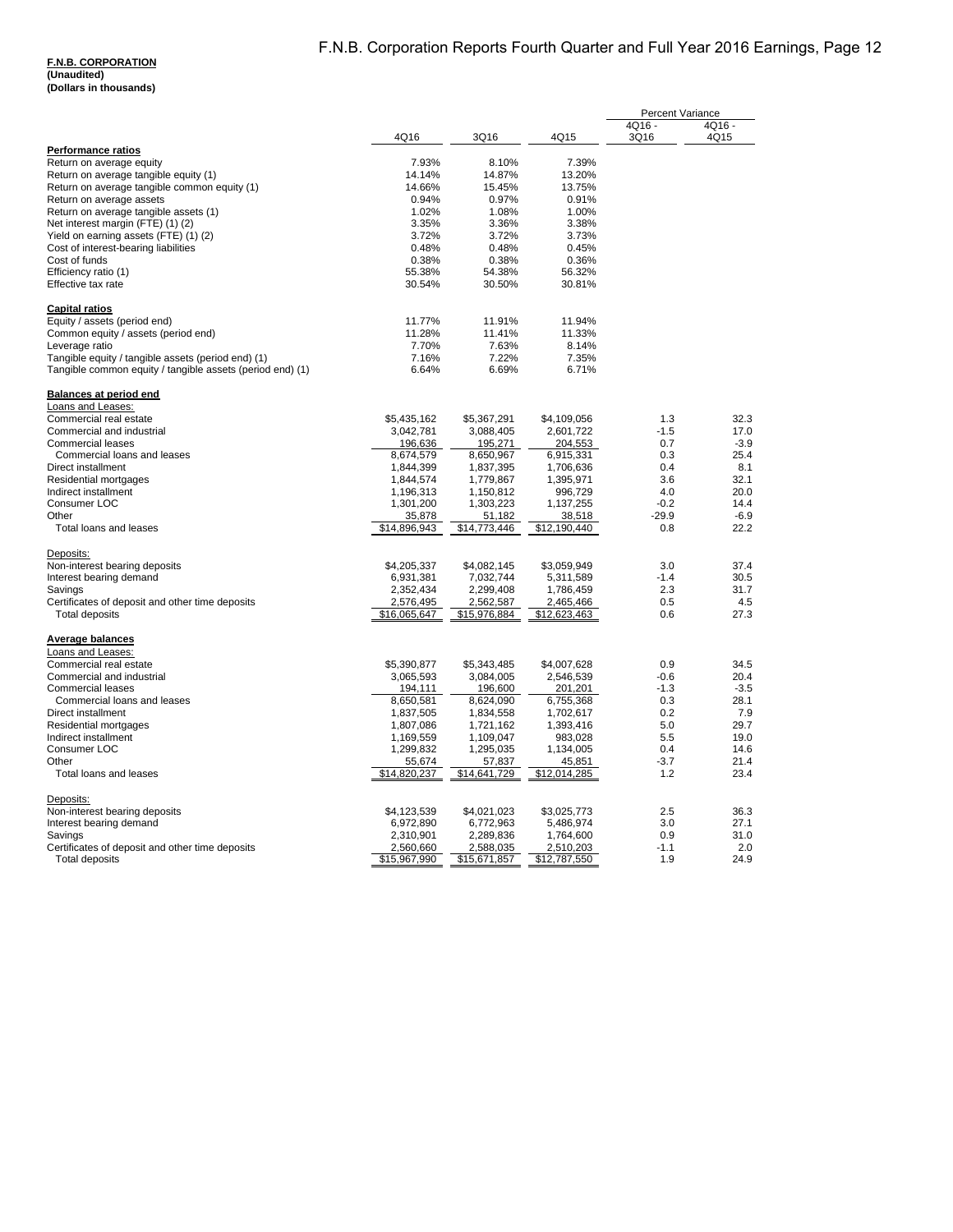**(Unaudited) (Dollars in thousands)**

| Ended December 31.<br>2016<br>2015<br>Variance<br><b>Performance ratios</b><br>Return on average equity<br>6.84%<br>7.70%<br>Return on average tangible equity (1)<br>12.49%<br>13.84%<br>Return on average tangible common equity (1)<br>12.89%<br>14.46%<br>Return on average assets<br>0.96%<br>0.83%<br>Return on average tangible assets (1)<br>0.92%<br>1.06%<br>Net interest margin (FTE) (1) (2)<br>3.42%<br>3.38%<br>Yield on earning assets (FTE) (1) (2)<br>3.74%<br>3.75%<br>Cost of interest-bearing liabilities<br>0.48%<br>0.42%<br>Cost of funds<br>0.37%<br>0.34%<br>Efficiency ratio (1)<br>55.36%<br>56.12%<br>Effective tax rate<br>30.64%<br>30.48%<br><b>Capital ratios</b><br>Equity / assets (period end)<br>11.77%<br>11.94%<br>Common equity / assets (period end)<br>11.28%<br>11.33%<br>Leverage ratio<br>7.70%<br>8.14%<br>Tangible equity / tangible assets (period end) (1)<br>7.16%<br>7.35%<br>Tangible common equity / tangible assets (period end) (1)<br>6.64%<br>6.71%<br><b>Balances at period end</b><br>Loans and Leases:<br>Commercial real estate<br>\$5,435,162<br>\$4,109,056<br>32.3<br>Commercial and industrial<br>3,042,781<br>2,601,722<br>17.0<br><b>Commercial leases</b><br>196,636<br>204,553<br>$-3.9$<br>25.4<br>Commercial loans and leases<br>8,674,579<br>6,915,331<br>Direct installment<br>1,844,399<br>1,706,636<br>8.1<br>Residential mortgages<br>32.1<br>1,844,574<br>1,395,971<br>Indirect installment<br>1,196,313<br>996,729<br>20.0<br>Consumer LOC<br>14.4<br>1,301,200<br>1,137,255<br>$-6.9$<br>Other<br>35,878<br>38,518<br>Total loans and leases<br>\$14,896,943<br>\$12,190,440<br>22.2<br>Deposits:<br>Non-interest bearing deposits<br>\$4,205,337<br>\$3.059.949<br>37.4<br>Interest bearing demand<br>30.5<br>6,931,381<br>5,311,589<br>2,352,434<br>31.7<br>Savings<br>1,786,459<br>Certificates of deposit and other time deposits<br>2,576,495<br>2,465,466<br>4.5<br><b>Total deposits</b><br>27.3<br>\$16,065,647<br>\$12,623,463<br>Average balances<br>Loans and Leases:<br>Commercial real estate<br>\$5,229,327<br>\$3,888,261<br>34.5<br>Commercial and industrial<br>2,971,756<br>2,452,538<br>21.2<br><b>Commercial leases</b><br>199,083<br>191,070<br>4.2<br>Commercial loans and leases<br>8,400,166<br>6,531,869<br>28.6<br>Direct installment<br>7.8<br>1,807,024<br>1,675,856<br>Residential mortgages<br>1,651,143<br>1,336,212<br>23.6<br>Indirect installment<br>1,082,915<br>940,834<br>15.1<br>Consumer LOC<br>1,119,719<br>13.5<br>1,270,713<br>46,252<br>14.7<br>Other<br>53,071<br>Total loans and leases<br>\$14,265,032<br>\$11,650,742<br>22.4<br>Deposits:<br>Non-interest bearing deposits<br>\$3,884,941<br>\$2,832,982<br>37.1<br>Interest bearing demand<br>32.0<br>6,652,953<br>5,040,102<br>1,714,587<br>30.5<br>Savings<br>2,237,020<br>Certificates of deposit and other time deposits<br>1.3<br>2,600,341<br>2,565,937<br><b>Total deposits</b><br>\$15,375,254<br>\$12,153,608<br>26.5 | For the Year |  |         |
|---------------------------------------------------------------------------------------------------------------------------------------------------------------------------------------------------------------------------------------------------------------------------------------------------------------------------------------------------------------------------------------------------------------------------------------------------------------------------------------------------------------------------------------------------------------------------------------------------------------------------------------------------------------------------------------------------------------------------------------------------------------------------------------------------------------------------------------------------------------------------------------------------------------------------------------------------------------------------------------------------------------------------------------------------------------------------------------------------------------------------------------------------------------------------------------------------------------------------------------------------------------------------------------------------------------------------------------------------------------------------------------------------------------------------------------------------------------------------------------------------------------------------------------------------------------------------------------------------------------------------------------------------------------------------------------------------------------------------------------------------------------------------------------------------------------------------------------------------------------------------------------------------------------------------------------------------------------------------------------------------------------------------------------------------------------------------------------------------------------------------------------------------------------------------------------------------------------------------------------------------------------------------------------------------------------------------------------------------------------------------------------------------------------------------------------------------------------------------------------------------------------------------------------------------------------------------------------------------------------------------------------------------------------------------------------------------------------------------------------------------------------------------------------------------------------------------------------------------------------------------------------------------------------------------------------------------------------------------------------------------------------|--------------|--|---------|
|                                                                                                                                                                                                                                                                                                                                                                                                                                                                                                                                                                                                                                                                                                                                                                                                                                                                                                                                                                                                                                                                                                                                                                                                                                                                                                                                                                                                                                                                                                                                                                                                                                                                                                                                                                                                                                                                                                                                                                                                                                                                                                                                                                                                                                                                                                                                                                                                                                                                                                                                                                                                                                                                                                                                                                                                                                                                                                                                                                                                               |              |  | Percent |
|                                                                                                                                                                                                                                                                                                                                                                                                                                                                                                                                                                                                                                                                                                                                                                                                                                                                                                                                                                                                                                                                                                                                                                                                                                                                                                                                                                                                                                                                                                                                                                                                                                                                                                                                                                                                                                                                                                                                                                                                                                                                                                                                                                                                                                                                                                                                                                                                                                                                                                                                                                                                                                                                                                                                                                                                                                                                                                                                                                                                               |              |  |         |
|                                                                                                                                                                                                                                                                                                                                                                                                                                                                                                                                                                                                                                                                                                                                                                                                                                                                                                                                                                                                                                                                                                                                                                                                                                                                                                                                                                                                                                                                                                                                                                                                                                                                                                                                                                                                                                                                                                                                                                                                                                                                                                                                                                                                                                                                                                                                                                                                                                                                                                                                                                                                                                                                                                                                                                                                                                                                                                                                                                                                               |              |  |         |
|                                                                                                                                                                                                                                                                                                                                                                                                                                                                                                                                                                                                                                                                                                                                                                                                                                                                                                                                                                                                                                                                                                                                                                                                                                                                                                                                                                                                                                                                                                                                                                                                                                                                                                                                                                                                                                                                                                                                                                                                                                                                                                                                                                                                                                                                                                                                                                                                                                                                                                                                                                                                                                                                                                                                                                                                                                                                                                                                                                                                               |              |  |         |
|                                                                                                                                                                                                                                                                                                                                                                                                                                                                                                                                                                                                                                                                                                                                                                                                                                                                                                                                                                                                                                                                                                                                                                                                                                                                                                                                                                                                                                                                                                                                                                                                                                                                                                                                                                                                                                                                                                                                                                                                                                                                                                                                                                                                                                                                                                                                                                                                                                                                                                                                                                                                                                                                                                                                                                                                                                                                                                                                                                                                               |              |  |         |
|                                                                                                                                                                                                                                                                                                                                                                                                                                                                                                                                                                                                                                                                                                                                                                                                                                                                                                                                                                                                                                                                                                                                                                                                                                                                                                                                                                                                                                                                                                                                                                                                                                                                                                                                                                                                                                                                                                                                                                                                                                                                                                                                                                                                                                                                                                                                                                                                                                                                                                                                                                                                                                                                                                                                                                                                                                                                                                                                                                                                               |              |  |         |
|                                                                                                                                                                                                                                                                                                                                                                                                                                                                                                                                                                                                                                                                                                                                                                                                                                                                                                                                                                                                                                                                                                                                                                                                                                                                                                                                                                                                                                                                                                                                                                                                                                                                                                                                                                                                                                                                                                                                                                                                                                                                                                                                                                                                                                                                                                                                                                                                                                                                                                                                                                                                                                                                                                                                                                                                                                                                                                                                                                                                               |              |  |         |
|                                                                                                                                                                                                                                                                                                                                                                                                                                                                                                                                                                                                                                                                                                                                                                                                                                                                                                                                                                                                                                                                                                                                                                                                                                                                                                                                                                                                                                                                                                                                                                                                                                                                                                                                                                                                                                                                                                                                                                                                                                                                                                                                                                                                                                                                                                                                                                                                                                                                                                                                                                                                                                                                                                                                                                                                                                                                                                                                                                                                               |              |  |         |
|                                                                                                                                                                                                                                                                                                                                                                                                                                                                                                                                                                                                                                                                                                                                                                                                                                                                                                                                                                                                                                                                                                                                                                                                                                                                                                                                                                                                                                                                                                                                                                                                                                                                                                                                                                                                                                                                                                                                                                                                                                                                                                                                                                                                                                                                                                                                                                                                                                                                                                                                                                                                                                                                                                                                                                                                                                                                                                                                                                                                               |              |  |         |
|                                                                                                                                                                                                                                                                                                                                                                                                                                                                                                                                                                                                                                                                                                                                                                                                                                                                                                                                                                                                                                                                                                                                                                                                                                                                                                                                                                                                                                                                                                                                                                                                                                                                                                                                                                                                                                                                                                                                                                                                                                                                                                                                                                                                                                                                                                                                                                                                                                                                                                                                                                                                                                                                                                                                                                                                                                                                                                                                                                                                               |              |  |         |
|                                                                                                                                                                                                                                                                                                                                                                                                                                                                                                                                                                                                                                                                                                                                                                                                                                                                                                                                                                                                                                                                                                                                                                                                                                                                                                                                                                                                                                                                                                                                                                                                                                                                                                                                                                                                                                                                                                                                                                                                                                                                                                                                                                                                                                                                                                                                                                                                                                                                                                                                                                                                                                                                                                                                                                                                                                                                                                                                                                                                               |              |  |         |
|                                                                                                                                                                                                                                                                                                                                                                                                                                                                                                                                                                                                                                                                                                                                                                                                                                                                                                                                                                                                                                                                                                                                                                                                                                                                                                                                                                                                                                                                                                                                                                                                                                                                                                                                                                                                                                                                                                                                                                                                                                                                                                                                                                                                                                                                                                                                                                                                                                                                                                                                                                                                                                                                                                                                                                                                                                                                                                                                                                                                               |              |  |         |
|                                                                                                                                                                                                                                                                                                                                                                                                                                                                                                                                                                                                                                                                                                                                                                                                                                                                                                                                                                                                                                                                                                                                                                                                                                                                                                                                                                                                                                                                                                                                                                                                                                                                                                                                                                                                                                                                                                                                                                                                                                                                                                                                                                                                                                                                                                                                                                                                                                                                                                                                                                                                                                                                                                                                                                                                                                                                                                                                                                                                               |              |  |         |
|                                                                                                                                                                                                                                                                                                                                                                                                                                                                                                                                                                                                                                                                                                                                                                                                                                                                                                                                                                                                                                                                                                                                                                                                                                                                                                                                                                                                                                                                                                                                                                                                                                                                                                                                                                                                                                                                                                                                                                                                                                                                                                                                                                                                                                                                                                                                                                                                                                                                                                                                                                                                                                                                                                                                                                                                                                                                                                                                                                                                               |              |  |         |
|                                                                                                                                                                                                                                                                                                                                                                                                                                                                                                                                                                                                                                                                                                                                                                                                                                                                                                                                                                                                                                                                                                                                                                                                                                                                                                                                                                                                                                                                                                                                                                                                                                                                                                                                                                                                                                                                                                                                                                                                                                                                                                                                                                                                                                                                                                                                                                                                                                                                                                                                                                                                                                                                                                                                                                                                                                                                                                                                                                                                               |              |  |         |
|                                                                                                                                                                                                                                                                                                                                                                                                                                                                                                                                                                                                                                                                                                                                                                                                                                                                                                                                                                                                                                                                                                                                                                                                                                                                                                                                                                                                                                                                                                                                                                                                                                                                                                                                                                                                                                                                                                                                                                                                                                                                                                                                                                                                                                                                                                                                                                                                                                                                                                                                                                                                                                                                                                                                                                                                                                                                                                                                                                                                               |              |  |         |
|                                                                                                                                                                                                                                                                                                                                                                                                                                                                                                                                                                                                                                                                                                                                                                                                                                                                                                                                                                                                                                                                                                                                                                                                                                                                                                                                                                                                                                                                                                                                                                                                                                                                                                                                                                                                                                                                                                                                                                                                                                                                                                                                                                                                                                                                                                                                                                                                                                                                                                                                                                                                                                                                                                                                                                                                                                                                                                                                                                                                               |              |  |         |
|                                                                                                                                                                                                                                                                                                                                                                                                                                                                                                                                                                                                                                                                                                                                                                                                                                                                                                                                                                                                                                                                                                                                                                                                                                                                                                                                                                                                                                                                                                                                                                                                                                                                                                                                                                                                                                                                                                                                                                                                                                                                                                                                                                                                                                                                                                                                                                                                                                                                                                                                                                                                                                                                                                                                                                                                                                                                                                                                                                                                               |              |  |         |
|                                                                                                                                                                                                                                                                                                                                                                                                                                                                                                                                                                                                                                                                                                                                                                                                                                                                                                                                                                                                                                                                                                                                                                                                                                                                                                                                                                                                                                                                                                                                                                                                                                                                                                                                                                                                                                                                                                                                                                                                                                                                                                                                                                                                                                                                                                                                                                                                                                                                                                                                                                                                                                                                                                                                                                                                                                                                                                                                                                                                               |              |  |         |
|                                                                                                                                                                                                                                                                                                                                                                                                                                                                                                                                                                                                                                                                                                                                                                                                                                                                                                                                                                                                                                                                                                                                                                                                                                                                                                                                                                                                                                                                                                                                                                                                                                                                                                                                                                                                                                                                                                                                                                                                                                                                                                                                                                                                                                                                                                                                                                                                                                                                                                                                                                                                                                                                                                                                                                                                                                                                                                                                                                                                               |              |  |         |
|                                                                                                                                                                                                                                                                                                                                                                                                                                                                                                                                                                                                                                                                                                                                                                                                                                                                                                                                                                                                                                                                                                                                                                                                                                                                                                                                                                                                                                                                                                                                                                                                                                                                                                                                                                                                                                                                                                                                                                                                                                                                                                                                                                                                                                                                                                                                                                                                                                                                                                                                                                                                                                                                                                                                                                                                                                                                                                                                                                                                               |              |  |         |
|                                                                                                                                                                                                                                                                                                                                                                                                                                                                                                                                                                                                                                                                                                                                                                                                                                                                                                                                                                                                                                                                                                                                                                                                                                                                                                                                                                                                                                                                                                                                                                                                                                                                                                                                                                                                                                                                                                                                                                                                                                                                                                                                                                                                                                                                                                                                                                                                                                                                                                                                                                                                                                                                                                                                                                                                                                                                                                                                                                                                               |              |  |         |
|                                                                                                                                                                                                                                                                                                                                                                                                                                                                                                                                                                                                                                                                                                                                                                                                                                                                                                                                                                                                                                                                                                                                                                                                                                                                                                                                                                                                                                                                                                                                                                                                                                                                                                                                                                                                                                                                                                                                                                                                                                                                                                                                                                                                                                                                                                                                                                                                                                                                                                                                                                                                                                                                                                                                                                                                                                                                                                                                                                                                               |              |  |         |
|                                                                                                                                                                                                                                                                                                                                                                                                                                                                                                                                                                                                                                                                                                                                                                                                                                                                                                                                                                                                                                                                                                                                                                                                                                                                                                                                                                                                                                                                                                                                                                                                                                                                                                                                                                                                                                                                                                                                                                                                                                                                                                                                                                                                                                                                                                                                                                                                                                                                                                                                                                                                                                                                                                                                                                                                                                                                                                                                                                                                               |              |  |         |
|                                                                                                                                                                                                                                                                                                                                                                                                                                                                                                                                                                                                                                                                                                                                                                                                                                                                                                                                                                                                                                                                                                                                                                                                                                                                                                                                                                                                                                                                                                                                                                                                                                                                                                                                                                                                                                                                                                                                                                                                                                                                                                                                                                                                                                                                                                                                                                                                                                                                                                                                                                                                                                                                                                                                                                                                                                                                                                                                                                                                               |              |  |         |
|                                                                                                                                                                                                                                                                                                                                                                                                                                                                                                                                                                                                                                                                                                                                                                                                                                                                                                                                                                                                                                                                                                                                                                                                                                                                                                                                                                                                                                                                                                                                                                                                                                                                                                                                                                                                                                                                                                                                                                                                                                                                                                                                                                                                                                                                                                                                                                                                                                                                                                                                                                                                                                                                                                                                                                                                                                                                                                                                                                                                               |              |  |         |
|                                                                                                                                                                                                                                                                                                                                                                                                                                                                                                                                                                                                                                                                                                                                                                                                                                                                                                                                                                                                                                                                                                                                                                                                                                                                                                                                                                                                                                                                                                                                                                                                                                                                                                                                                                                                                                                                                                                                                                                                                                                                                                                                                                                                                                                                                                                                                                                                                                                                                                                                                                                                                                                                                                                                                                                                                                                                                                                                                                                                               |              |  |         |
|                                                                                                                                                                                                                                                                                                                                                                                                                                                                                                                                                                                                                                                                                                                                                                                                                                                                                                                                                                                                                                                                                                                                                                                                                                                                                                                                                                                                                                                                                                                                                                                                                                                                                                                                                                                                                                                                                                                                                                                                                                                                                                                                                                                                                                                                                                                                                                                                                                                                                                                                                                                                                                                                                                                                                                                                                                                                                                                                                                                                               |              |  |         |
|                                                                                                                                                                                                                                                                                                                                                                                                                                                                                                                                                                                                                                                                                                                                                                                                                                                                                                                                                                                                                                                                                                                                                                                                                                                                                                                                                                                                                                                                                                                                                                                                                                                                                                                                                                                                                                                                                                                                                                                                                                                                                                                                                                                                                                                                                                                                                                                                                                                                                                                                                                                                                                                                                                                                                                                                                                                                                                                                                                                                               |              |  |         |
|                                                                                                                                                                                                                                                                                                                                                                                                                                                                                                                                                                                                                                                                                                                                                                                                                                                                                                                                                                                                                                                                                                                                                                                                                                                                                                                                                                                                                                                                                                                                                                                                                                                                                                                                                                                                                                                                                                                                                                                                                                                                                                                                                                                                                                                                                                                                                                                                                                                                                                                                                                                                                                                                                                                                                                                                                                                                                                                                                                                                               |              |  |         |
|                                                                                                                                                                                                                                                                                                                                                                                                                                                                                                                                                                                                                                                                                                                                                                                                                                                                                                                                                                                                                                                                                                                                                                                                                                                                                                                                                                                                                                                                                                                                                                                                                                                                                                                                                                                                                                                                                                                                                                                                                                                                                                                                                                                                                                                                                                                                                                                                                                                                                                                                                                                                                                                                                                                                                                                                                                                                                                                                                                                                               |              |  |         |
|                                                                                                                                                                                                                                                                                                                                                                                                                                                                                                                                                                                                                                                                                                                                                                                                                                                                                                                                                                                                                                                                                                                                                                                                                                                                                                                                                                                                                                                                                                                                                                                                                                                                                                                                                                                                                                                                                                                                                                                                                                                                                                                                                                                                                                                                                                                                                                                                                                                                                                                                                                                                                                                                                                                                                                                                                                                                                                                                                                                                               |              |  |         |
|                                                                                                                                                                                                                                                                                                                                                                                                                                                                                                                                                                                                                                                                                                                                                                                                                                                                                                                                                                                                                                                                                                                                                                                                                                                                                                                                                                                                                                                                                                                                                                                                                                                                                                                                                                                                                                                                                                                                                                                                                                                                                                                                                                                                                                                                                                                                                                                                                                                                                                                                                                                                                                                                                                                                                                                                                                                                                                                                                                                                               |              |  |         |
|                                                                                                                                                                                                                                                                                                                                                                                                                                                                                                                                                                                                                                                                                                                                                                                                                                                                                                                                                                                                                                                                                                                                                                                                                                                                                                                                                                                                                                                                                                                                                                                                                                                                                                                                                                                                                                                                                                                                                                                                                                                                                                                                                                                                                                                                                                                                                                                                                                                                                                                                                                                                                                                                                                                                                                                                                                                                                                                                                                                                               |              |  |         |
|                                                                                                                                                                                                                                                                                                                                                                                                                                                                                                                                                                                                                                                                                                                                                                                                                                                                                                                                                                                                                                                                                                                                                                                                                                                                                                                                                                                                                                                                                                                                                                                                                                                                                                                                                                                                                                                                                                                                                                                                                                                                                                                                                                                                                                                                                                                                                                                                                                                                                                                                                                                                                                                                                                                                                                                                                                                                                                                                                                                                               |              |  |         |
|                                                                                                                                                                                                                                                                                                                                                                                                                                                                                                                                                                                                                                                                                                                                                                                                                                                                                                                                                                                                                                                                                                                                                                                                                                                                                                                                                                                                                                                                                                                                                                                                                                                                                                                                                                                                                                                                                                                                                                                                                                                                                                                                                                                                                                                                                                                                                                                                                                                                                                                                                                                                                                                                                                                                                                                                                                                                                                                                                                                                               |              |  |         |
|                                                                                                                                                                                                                                                                                                                                                                                                                                                                                                                                                                                                                                                                                                                                                                                                                                                                                                                                                                                                                                                                                                                                                                                                                                                                                                                                                                                                                                                                                                                                                                                                                                                                                                                                                                                                                                                                                                                                                                                                                                                                                                                                                                                                                                                                                                                                                                                                                                                                                                                                                                                                                                                                                                                                                                                                                                                                                                                                                                                                               |              |  |         |
|                                                                                                                                                                                                                                                                                                                                                                                                                                                                                                                                                                                                                                                                                                                                                                                                                                                                                                                                                                                                                                                                                                                                                                                                                                                                                                                                                                                                                                                                                                                                                                                                                                                                                                                                                                                                                                                                                                                                                                                                                                                                                                                                                                                                                                                                                                                                                                                                                                                                                                                                                                                                                                                                                                                                                                                                                                                                                                                                                                                                               |              |  |         |
|                                                                                                                                                                                                                                                                                                                                                                                                                                                                                                                                                                                                                                                                                                                                                                                                                                                                                                                                                                                                                                                                                                                                                                                                                                                                                                                                                                                                                                                                                                                                                                                                                                                                                                                                                                                                                                                                                                                                                                                                                                                                                                                                                                                                                                                                                                                                                                                                                                                                                                                                                                                                                                                                                                                                                                                                                                                                                                                                                                                                               |              |  |         |
|                                                                                                                                                                                                                                                                                                                                                                                                                                                                                                                                                                                                                                                                                                                                                                                                                                                                                                                                                                                                                                                                                                                                                                                                                                                                                                                                                                                                                                                                                                                                                                                                                                                                                                                                                                                                                                                                                                                                                                                                                                                                                                                                                                                                                                                                                                                                                                                                                                                                                                                                                                                                                                                                                                                                                                                                                                                                                                                                                                                                               |              |  |         |
|                                                                                                                                                                                                                                                                                                                                                                                                                                                                                                                                                                                                                                                                                                                                                                                                                                                                                                                                                                                                                                                                                                                                                                                                                                                                                                                                                                                                                                                                                                                                                                                                                                                                                                                                                                                                                                                                                                                                                                                                                                                                                                                                                                                                                                                                                                                                                                                                                                                                                                                                                                                                                                                                                                                                                                                                                                                                                                                                                                                                               |              |  |         |
|                                                                                                                                                                                                                                                                                                                                                                                                                                                                                                                                                                                                                                                                                                                                                                                                                                                                                                                                                                                                                                                                                                                                                                                                                                                                                                                                                                                                                                                                                                                                                                                                                                                                                                                                                                                                                                                                                                                                                                                                                                                                                                                                                                                                                                                                                                                                                                                                                                                                                                                                                                                                                                                                                                                                                                                                                                                                                                                                                                                                               |              |  |         |
|                                                                                                                                                                                                                                                                                                                                                                                                                                                                                                                                                                                                                                                                                                                                                                                                                                                                                                                                                                                                                                                                                                                                                                                                                                                                                                                                                                                                                                                                                                                                                                                                                                                                                                                                                                                                                                                                                                                                                                                                                                                                                                                                                                                                                                                                                                                                                                                                                                                                                                                                                                                                                                                                                                                                                                                                                                                                                                                                                                                                               |              |  |         |
|                                                                                                                                                                                                                                                                                                                                                                                                                                                                                                                                                                                                                                                                                                                                                                                                                                                                                                                                                                                                                                                                                                                                                                                                                                                                                                                                                                                                                                                                                                                                                                                                                                                                                                                                                                                                                                                                                                                                                                                                                                                                                                                                                                                                                                                                                                                                                                                                                                                                                                                                                                                                                                                                                                                                                                                                                                                                                                                                                                                                               |              |  |         |
|                                                                                                                                                                                                                                                                                                                                                                                                                                                                                                                                                                                                                                                                                                                                                                                                                                                                                                                                                                                                                                                                                                                                                                                                                                                                                                                                                                                                                                                                                                                                                                                                                                                                                                                                                                                                                                                                                                                                                                                                                                                                                                                                                                                                                                                                                                                                                                                                                                                                                                                                                                                                                                                                                                                                                                                                                                                                                                                                                                                                               |              |  |         |
|                                                                                                                                                                                                                                                                                                                                                                                                                                                                                                                                                                                                                                                                                                                                                                                                                                                                                                                                                                                                                                                                                                                                                                                                                                                                                                                                                                                                                                                                                                                                                                                                                                                                                                                                                                                                                                                                                                                                                                                                                                                                                                                                                                                                                                                                                                                                                                                                                                                                                                                                                                                                                                                                                                                                                                                                                                                                                                                                                                                                               |              |  |         |
|                                                                                                                                                                                                                                                                                                                                                                                                                                                                                                                                                                                                                                                                                                                                                                                                                                                                                                                                                                                                                                                                                                                                                                                                                                                                                                                                                                                                                                                                                                                                                                                                                                                                                                                                                                                                                                                                                                                                                                                                                                                                                                                                                                                                                                                                                                                                                                                                                                                                                                                                                                                                                                                                                                                                                                                                                                                                                                                                                                                                               |              |  |         |
|                                                                                                                                                                                                                                                                                                                                                                                                                                                                                                                                                                                                                                                                                                                                                                                                                                                                                                                                                                                                                                                                                                                                                                                                                                                                                                                                                                                                                                                                                                                                                                                                                                                                                                                                                                                                                                                                                                                                                                                                                                                                                                                                                                                                                                                                                                                                                                                                                                                                                                                                                                                                                                                                                                                                                                                                                                                                                                                                                                                                               |              |  |         |
|                                                                                                                                                                                                                                                                                                                                                                                                                                                                                                                                                                                                                                                                                                                                                                                                                                                                                                                                                                                                                                                                                                                                                                                                                                                                                                                                                                                                                                                                                                                                                                                                                                                                                                                                                                                                                                                                                                                                                                                                                                                                                                                                                                                                                                                                                                                                                                                                                                                                                                                                                                                                                                                                                                                                                                                                                                                                                                                                                                                                               |              |  |         |
|                                                                                                                                                                                                                                                                                                                                                                                                                                                                                                                                                                                                                                                                                                                                                                                                                                                                                                                                                                                                                                                                                                                                                                                                                                                                                                                                                                                                                                                                                                                                                                                                                                                                                                                                                                                                                                                                                                                                                                                                                                                                                                                                                                                                                                                                                                                                                                                                                                                                                                                                                                                                                                                                                                                                                                                                                                                                                                                                                                                                               |              |  |         |
|                                                                                                                                                                                                                                                                                                                                                                                                                                                                                                                                                                                                                                                                                                                                                                                                                                                                                                                                                                                                                                                                                                                                                                                                                                                                                                                                                                                                                                                                                                                                                                                                                                                                                                                                                                                                                                                                                                                                                                                                                                                                                                                                                                                                                                                                                                                                                                                                                                                                                                                                                                                                                                                                                                                                                                                                                                                                                                                                                                                                               |              |  |         |
|                                                                                                                                                                                                                                                                                                                                                                                                                                                                                                                                                                                                                                                                                                                                                                                                                                                                                                                                                                                                                                                                                                                                                                                                                                                                                                                                                                                                                                                                                                                                                                                                                                                                                                                                                                                                                                                                                                                                                                                                                                                                                                                                                                                                                                                                                                                                                                                                                                                                                                                                                                                                                                                                                                                                                                                                                                                                                                                                                                                                               |              |  |         |
|                                                                                                                                                                                                                                                                                                                                                                                                                                                                                                                                                                                                                                                                                                                                                                                                                                                                                                                                                                                                                                                                                                                                                                                                                                                                                                                                                                                                                                                                                                                                                                                                                                                                                                                                                                                                                                                                                                                                                                                                                                                                                                                                                                                                                                                                                                                                                                                                                                                                                                                                                                                                                                                                                                                                                                                                                                                                                                                                                                                                               |              |  |         |
|                                                                                                                                                                                                                                                                                                                                                                                                                                                                                                                                                                                                                                                                                                                                                                                                                                                                                                                                                                                                                                                                                                                                                                                                                                                                                                                                                                                                                                                                                                                                                                                                                                                                                                                                                                                                                                                                                                                                                                                                                                                                                                                                                                                                                                                                                                                                                                                                                                                                                                                                                                                                                                                                                                                                                                                                                                                                                                                                                                                                               |              |  |         |
|                                                                                                                                                                                                                                                                                                                                                                                                                                                                                                                                                                                                                                                                                                                                                                                                                                                                                                                                                                                                                                                                                                                                                                                                                                                                                                                                                                                                                                                                                                                                                                                                                                                                                                                                                                                                                                                                                                                                                                                                                                                                                                                                                                                                                                                                                                                                                                                                                                                                                                                                                                                                                                                                                                                                                                                                                                                                                                                                                                                                               |              |  |         |
|                                                                                                                                                                                                                                                                                                                                                                                                                                                                                                                                                                                                                                                                                                                                                                                                                                                                                                                                                                                                                                                                                                                                                                                                                                                                                                                                                                                                                                                                                                                                                                                                                                                                                                                                                                                                                                                                                                                                                                                                                                                                                                                                                                                                                                                                                                                                                                                                                                                                                                                                                                                                                                                                                                                                                                                                                                                                                                                                                                                                               |              |  |         |
|                                                                                                                                                                                                                                                                                                                                                                                                                                                                                                                                                                                                                                                                                                                                                                                                                                                                                                                                                                                                                                                                                                                                                                                                                                                                                                                                                                                                                                                                                                                                                                                                                                                                                                                                                                                                                                                                                                                                                                                                                                                                                                                                                                                                                                                                                                                                                                                                                                                                                                                                                                                                                                                                                                                                                                                                                                                                                                                                                                                                               |              |  |         |
|                                                                                                                                                                                                                                                                                                                                                                                                                                                                                                                                                                                                                                                                                                                                                                                                                                                                                                                                                                                                                                                                                                                                                                                                                                                                                                                                                                                                                                                                                                                                                                                                                                                                                                                                                                                                                                                                                                                                                                                                                                                                                                                                                                                                                                                                                                                                                                                                                                                                                                                                                                                                                                                                                                                                                                                                                                                                                                                                                                                                               |              |  |         |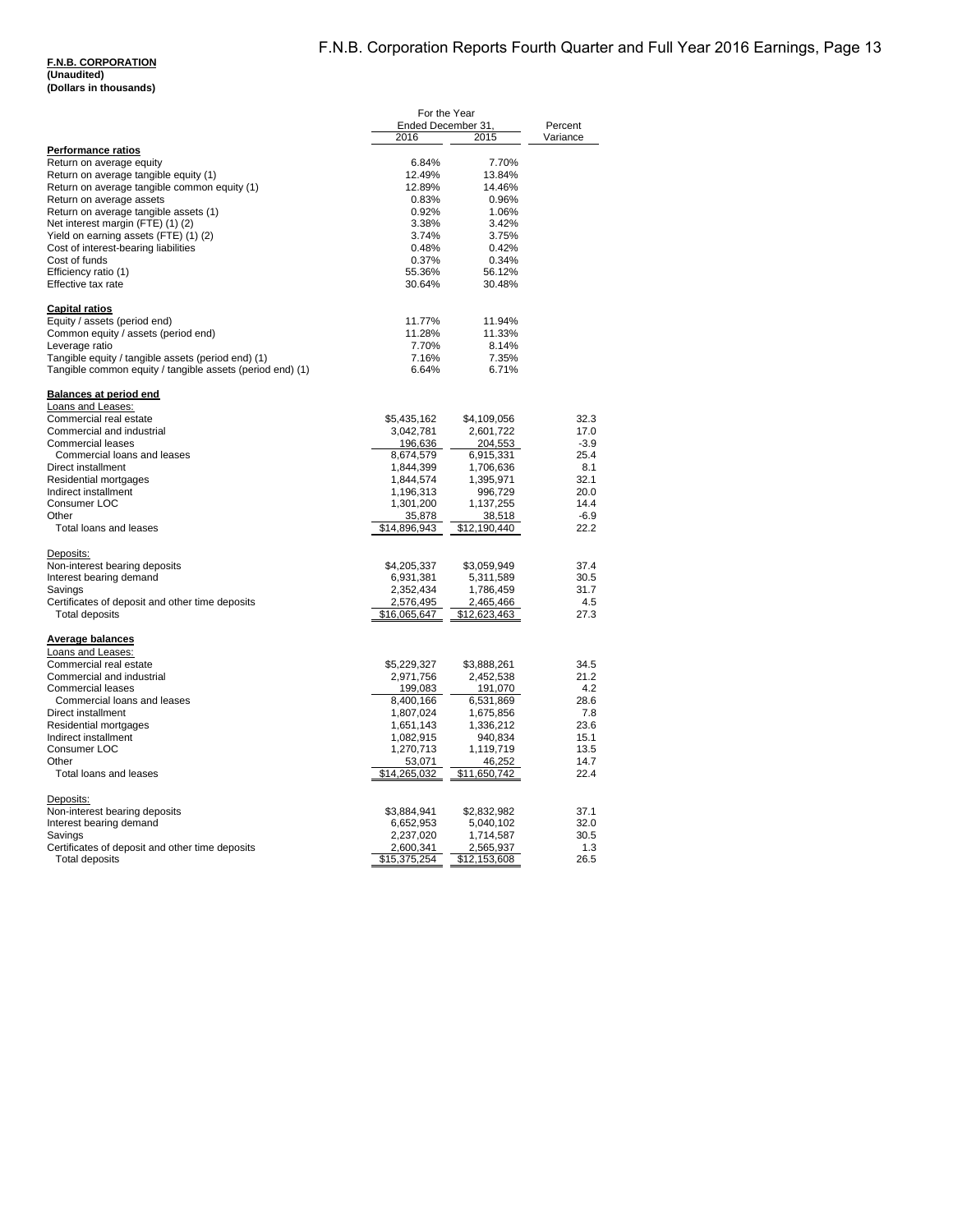#### **F.N.B. CORPORATION (Unaudited)**

**(Dollars in thousands)**

|                                                                                                                             |           |           |           | <b>Percent Variance</b> |              |
|-----------------------------------------------------------------------------------------------------------------------------|-----------|-----------|-----------|-------------------------|--------------|
|                                                                                                                             |           |           |           | $4Q16 -$                | $4Q16 -$     |
| <b>Asset Quality Data</b>                                                                                                   | 4Q16      | 3Q16      | 4Q15      | 3Q16                    | 4Q15         |
| Non-Performing Assets                                                                                                       |           |           |           |                         |              |
| Non-performing loans (3)                                                                                                    |           |           |           |                         |              |
| Non-accrual loans                                                                                                           | \$65,479  | \$74,828  | \$49,897  | $-12.5$                 | 31.2         |
| <b>Restructured loans</b>                                                                                                   | 20,428    | 20,638    | 22,028    | $-1.0$                  | $-7.3$       |
| Non-performing loans                                                                                                        | 85,907    | 95,466    | 71,925    | $-10.0$                 | 19.4         |
| Other real estate owned (OREO) (4)                                                                                          | 32,490    | 40,523    | 38,918    | $-19.8$                 | $-16.5$      |
| Total non-performing assets                                                                                                 | \$118,397 | \$135,989 | \$110,843 | $-12.9$                 | 6.8          |
|                                                                                                                             | 0.58%     | 0.65%     | 0.59%     |                         |              |
| Non-performing loans / total loans and leases                                                                               | 0.66%     | 0.76%     | 0.64%     |                         |              |
| Non-performing loans / total originated loans and leases (5)<br>Non-performing loans + OREO / total loans and leases + OREO | 0.79%     | 0.92%     | 0.91%     |                         |              |
| Non-performing loans + OREO / total originated loans and                                                                    |           |           |           |                         |              |
| leases + OREO $(5)$                                                                                                         | 0.91%     | 1.08%     | 0.99%     |                         |              |
| Non-performing assets / total assets                                                                                        | 0.54%     | 0.63%     | 0.63%     |                         |              |
|                                                                                                                             |           |           |           |                         |              |
| <b>Allowance Rollforward</b>                                                                                                |           |           |           |                         |              |
| Allowance for credit losses (originated portfolio) (5)                                                                      |           |           |           |                         |              |
| Balance at beginning of period                                                                                              | \$150,514 | \$148,719 | \$129,619 | 1.2                     | 16.1         |
| Provision for credit losses                                                                                                 | 12,126    | 14,072    | 12,387    | $-13.8$                 | $-2.1$       |
| Net loan charge-offs                                                                                                        | (11, 848) | (12, 277) | (6, 721)  | $-3.5$                  | 76.3         |
| Allowance for credit losses (originated portfolio) (5)                                                                      | 150,792   | 150,514   | 135,285   | 0.2                     | 11.5         |
|                                                                                                                             |           |           |           |                         |              |
| Allowance for credit losses (acquired portfolio) (6)                                                                        |           |           |           |                         |              |
| Balance at beginning of period                                                                                              | 6,380     | 5,650     | 6,564     | 12.9                    | $-2.8$       |
| Provision for credit losses                                                                                                 | 579       | 567       | 277       | 2.1                     | 109.0        |
| Net loan (charge-offs)/recoveries                                                                                           | 308       | 163       | (114)     | 89.0                    | $-370.2$     |
| Allowance for credit losses (acquired portfolio) (6)                                                                        | 7,267     | 6,380     | 6,727     | 13.9                    | 8.0          |
| Total allowance for credit losses                                                                                           | \$158,059 | \$156,894 | \$142,012 | 0.7                     | 11.3         |
|                                                                                                                             |           |           |           |                         |              |
| Allowance for credit losses / total loans and leases                                                                        | 1.06%     | 1.06%     | 1.16%     |                         |              |
| Allowance for credit losses (originated loans and leases) /                                                                 |           |           |           |                         |              |
| total originated loans and leases (5)                                                                                       | 1.20%     | 1.23%     | 1.23%     |                         |              |
| Allowance for credit losses (originated loans and leases) /                                                                 |           |           |           |                         |              |
| total non-performing loans (3)                                                                                              | 182.75%   | 163.36%   | 190.64%   |                         |              |
| Net loan charge-offs (annualized) / total average loans and leases                                                          | 0.31%     | 0.33%     | 0.23%     |                         |              |
| Net loan charge-offs on originated loans and leases                                                                         |           |           |           |                         |              |
| (annualized) / total average originated loans and leases (5)                                                                | 0.38%     | 0.41%     | 0.25%     |                         |              |
|                                                                                                                             |           |           |           |                         |              |
| Delinquency - Originated Portfolio (5)                                                                                      |           |           |           |                         |              |
| Loans 30-89 days past due                                                                                                   | \$59,850  | \$43,071  | \$46,683  | 39.0                    | 28.2         |
| Loans 90+ days past due<br>Non-accrual loans                                                                                | 9,113     | 6,906     | 6,864     | 32.0<br>$-13.2$         | 32.8<br>26.9 |
|                                                                                                                             | 62,083    | 71,498    | 48.934    | 7.9                     |              |
| Total past due and non-accrual loans                                                                                        | \$131,046 | \$121,475 | \$102,481 |                         | 27.9         |
| Total past due and non-accrual loans / total originated loans                                                               | 1.04%     | 1.00%     | 0.93%     |                         |              |
|                                                                                                                             |           |           |           |                         |              |
| Memo item:                                                                                                                  |           |           |           |                         |              |
| Delinquency - Acquired Portfolio (6) (7)                                                                                    |           |           |           |                         |              |
| Loans 30-89 days past due                                                                                                   | \$24.210  | \$29.087  | \$15,034  | $-16.8$                 | 61.0         |
| Loans 90+ days past due                                                                                                     | 40,524    | 42,584    | 29,878    | $-4.8$                  | 35.6         |
| Non-accrual loans                                                                                                           | 3,396     | 3,330     | 963       | n/m                     | n/m          |
| Total past due and non-accrual loans                                                                                        | \$68,130  | \$75,001  | \$45,875  | $-9.2$                  | 48.5         |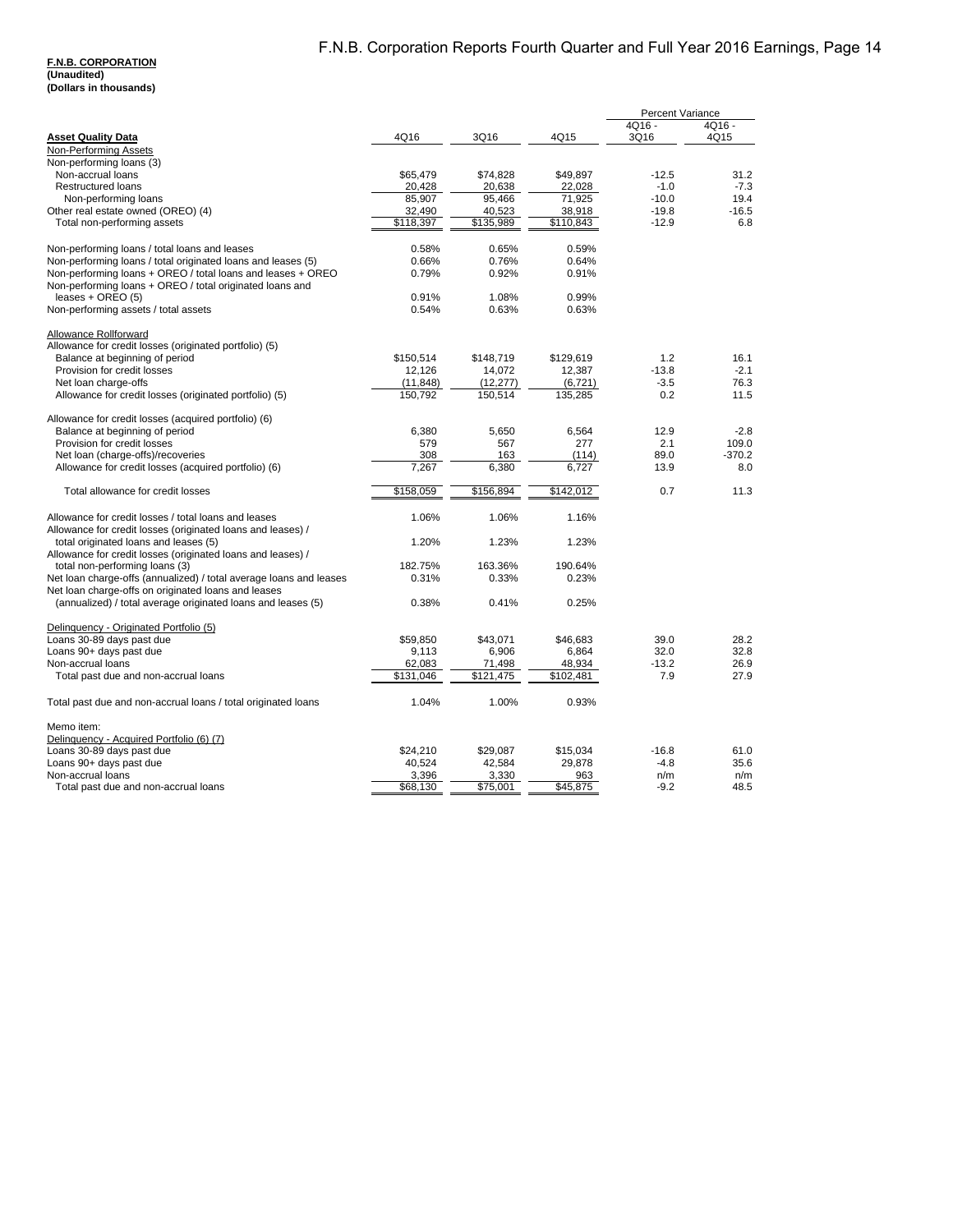#### **F.N.B. CORPORATION (Unaudited) (Dollars in thousands)**

|                                                                    | For the Year        |                     |              |
|--------------------------------------------------------------------|---------------------|---------------------|--------------|
|                                                                    | Ended December 31,  |                     | Percent      |
| <b>Asset Quality Data</b>                                          | 2016                | 2015                | Variance     |
| Non-Performing Assets<br>Non-performing loans (3)                  |                     |                     |              |
| Non-accrual loans                                                  | \$65,479            | \$49,897            | 31.2         |
| <b>Restructured loans</b>                                          | 20,428              | 22,028              | $-7.3$       |
| Non-performing loans                                               | 85,907              | 71,925              | 19.4         |
| Other real estate owned (OREO) (4)                                 | 32,490              | 38,918              | $-16.5$      |
| Non-performing loans and OREO                                      | 118,397             | 110,843             | 6.8          |
| Non-performing investments                                         | 0                   | 0                   | n/m          |
| Total non-performing assets                                        | \$118,397           | \$110,843           | 6.8          |
|                                                                    |                     |                     |              |
| Non-performing loans / total loans and leases                      | 0.58%               | 0.59%               |              |
| Non-performing loans / total originated loans and leases (5)       | 0.66%               | 0.64%               |              |
| Non-performing loans + OREO / total loans and leases + OREO        | 0.79%               | 0.91%               |              |
| Non-performing loans + OREO / total originated                     |                     |                     |              |
| loans and leases + OREO (5)                                        | 0.91%               | 0.99%               |              |
| Non-performing assets / total assets                               | 0.54%               | 0.63%               |              |
|                                                                    |                     |                     |              |
| Allowance Rollforward                                              |                     |                     |              |
| Allowance for credit losses (originated portfolio) (5)             |                     |                     |              |
| Balance at beginning of period                                     | \$135,285           | \$117,952           | 14.7         |
| Provision for credit losses                                        | 55,422              | 41,484              | 33.6         |
| Net loan charge-offs                                               | (39, 915)           | (24, 151)           | 65.3         |
| Allowance for credit losses (originated portfolio) (5)             | 150,792             | 135,285             | 11.5         |
|                                                                    |                     |                     |              |
| Allowance for credit losses (acquired portfolio) (6)               |                     |                     |              |
| Balance at beginning of period                                     | 6,727               | 7,974               | $-15.6$      |
| Provision for credit losses                                        | 330                 | (1,043)             | $-131.6$     |
| Net loan (charge-offs)/recoveries                                  | 210                 | (204)               | $-202.9$     |
| Allowance for credit losses (acquired portfolio) (6)               | 7,267               | 6,727               | 8.0          |
|                                                                    |                     |                     |              |
| Total allowance for credit losses                                  | \$158,059           | \$142,012           | 11.3         |
|                                                                    |                     |                     |              |
| Allowance for credit losses / total loans and leases               | 1.06%               | 1.16%               |              |
| Allowance for credit losses (originated loans and leases) /        |                     |                     |              |
| total originated loans and leases (5)                              | 1.20%               | 1.23%               |              |
| Allowance for credit losses (originated loans and leases) /        |                     |                     |              |
| total non-performing loans (3)                                     | 182.75%             | 190.64%             |              |
| Net loan charge-offs (annualized) / total average loans and leases | 0.28%               | 0.21%               |              |
| Net loan charge-offs on originated loans and leases                |                     |                     |              |
| (annualized) / total average originated loans and leases (5)       | 0.34%               | 0.24%               |              |
|                                                                    |                     |                     |              |
| Delinquency - Originated Portfolio (5)                             |                     |                     |              |
| Loans 30-89 days past due                                          | \$59,850            | \$46,683            | 28.2         |
| Loans 90+ days past due<br>Non-accrual loans                       | 9,113               | 6,864               | 32.8<br>26.9 |
|                                                                    | 62,083<br>\$131,046 | 48,934<br>\$102,481 | 27.9         |
| Total past due and non-accrual loans                               |                     |                     |              |
| Total past due and non-accrual loans / total originated loans      | 1.04%               | 0.93%               |              |
|                                                                    |                     |                     |              |
| Memo item:                                                         |                     |                     |              |
| Delinquency - Acquired Portfolio (6) (7)                           |                     |                     |              |
| Loans 30-89 days past due                                          | \$24,210            | \$15,034            | 61.0         |
| Loans 90+ days past due                                            | 40,524              | 29,878              | 35.6         |
| Non-accrual loans                                                  | 3,396               | 963                 | n/m          |
| Total past due and non-accrual loans                               | \$68,130            | \$45,875            | 48.5         |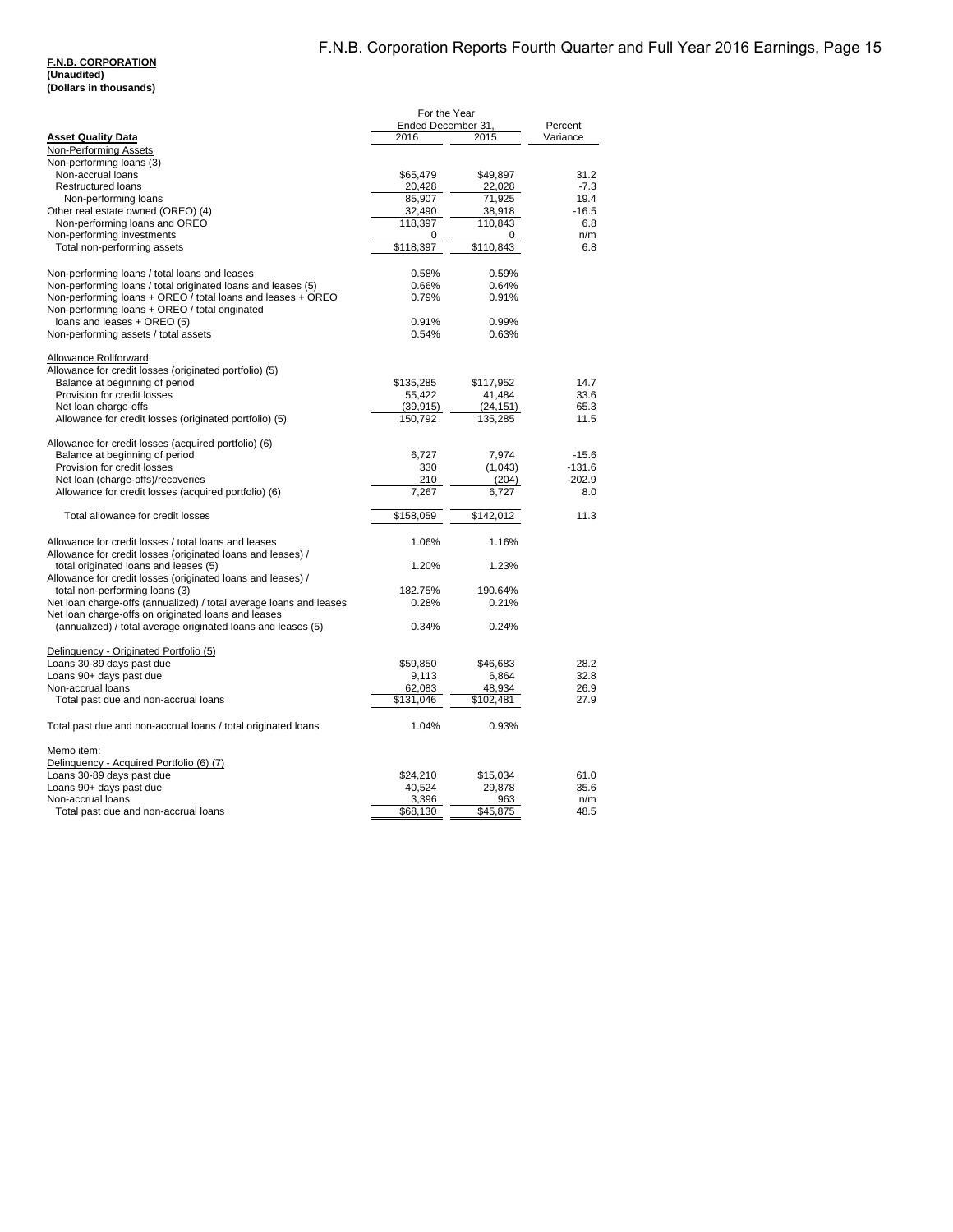|                                                   | 4Q16         |           | 3Q16    |              |           |         |
|---------------------------------------------------|--------------|-----------|---------|--------------|-----------|---------|
|                                                   |              | Interest  | Average |              | Interest  | Average |
|                                                   | Average      | Earned    | Yield   | Average      | Earned    | Yield   |
| <b>Assets</b>                                     | Outstanding  | or Paid   | or Rate | Outstanding  | or Paid   | or Rate |
| Interest bearing deposits with banks              | \$93,481     | \$87      | 0.37%   | \$140,713    | \$143     | 0.40%   |
| Taxable investment securities (8)                 | 3,975,670    | 18,952    | 1.91%   | 3,919,203    | 18,432    | 1.88%   |
| Non-taxable investment securities (2)             | 388,265      | 4,000     | 4.12%   | 321,360      | 3,456     | 4.30%   |
| Residential mortgage loans held for sale          | 21,639       | 222       | 4.10%   | 22,476       | 235       | 4.19%   |
| Loans and leases (2)(9)                           | 14,820,237   | 157,006   | 4.22%   | 14,641,729   | 155,739   | 4.23%   |
| Total Interest Earning Assets (2)                 | 19,299,292   | 180,267   | 3.72%   | 19,045,481   | 178,005   | 3.72%   |
| Cash and due from banks                           | 281,314      |           |         | 287,208      |           |         |
| Allowance for loan losses                         | (158, 542)   |           |         | (158, 901)   |           |         |
| Premises and equipment                            | 234,783      |           |         | 229,133      |           |         |
| Other assets                                      | 1,952,788    |           |         | 1,983,235    |           |         |
| <b>Total Assets</b>                               | \$21,609,635 |           |         | \$21,386,156 |           |         |
| Liabilities                                       |              |           |         |              |           |         |
| Deposits:                                         |              |           |         |              |           |         |
| Interest-bearing demand                           | \$6,972,890  | 4,429     | 0.25%   | \$6,772,963  | 4,094     | 0.24%   |
| Savings                                           | 2,310,901    | 434       | 0.07%   | 2,289,836    | 449       | 0.08%   |
| Certificates and other time                       | 2,560,660    | 5,989     | 0.93%   | 2,588,035    | 5,934     | 0.91%   |
| Short-term borrowings                             | 2,316,169    | 3,656     | 0.63%   | 2,303,389    | 3,607     | 0.62%   |
| Long-term borrowings                              | 544,236      | 3,377     | 2.47%   | 616,141      | 3,520     | 2.27%   |
| <b>Total Interest Bearing Liabilities</b>         | 14,704,856   | 17,885    | 0.48%   | 14,570,364   | 17,604    | 0.48%   |
| Non-interest bearing demand deposits              | 4,123,539    |           |         | 4,021,023    |           |         |
| Other liabilities                                 | 207,472      |           |         | 232,076      |           |         |
| <b>Total Liabilities</b>                          | 19,035,867   |           |         | 18,823,463   |           |         |
| Stockholders' equity                              | 2,573,768    |           |         | 2,562,693    |           |         |
| <b>Total Liabilities and Stockholders' Equity</b> | \$21,609,635 |           |         | \$21,386,156 |           |         |
| Net Interest Earning Assets                       | \$4,594,436  |           |         | \$4,475,117  |           |         |
| Net Interest Income (FTE) (2)                     |              | 162,382   |         |              | 160,401   |         |
| <b>Tax Equivalent Adjustment</b>                  |              | (3,099)   |         |              | (2,895)   |         |
| Net Interest Income                               |              | \$159,283 |         |              | \$157,506 |         |
| Net Interest Spread                               |              |           | 3.24%   |              |           | 3.24%   |
| Net Interest Margin (2)                           |              |           | 3.35%   |              |           | 3.36%   |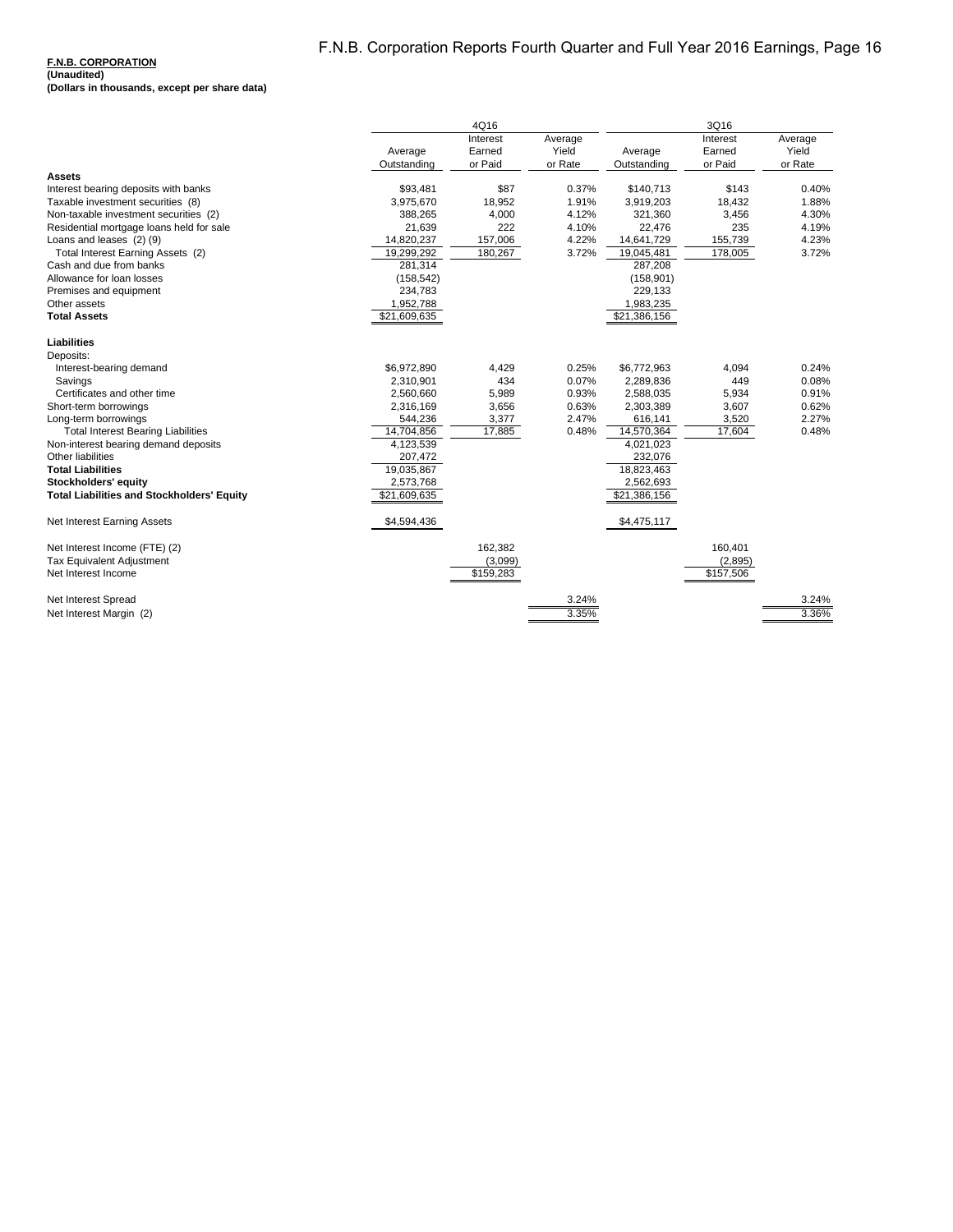|                                                   |                        | 4Q15                          |                             |
|---------------------------------------------------|------------------------|-------------------------------|-----------------------------|
|                                                   | Average<br>Outstanding | Interest<br>Earned<br>or Paid | Average<br>Yield<br>or Rate |
| <b>Assets</b>                                     |                        |                               |                             |
| Interest bearing deposits with banks              | \$53,777               | \$27                          | 0.20%                       |
| Taxable investment securities (8)                 | 2.916.736              | 14.891                        | 2.04%                       |
| Non-taxable investment securities (2)             | 238,888                | 2,830                         | 4.74%                       |
| Residential mortgage loans held for sale          | 9,182                  | 125                           | 5.47%                       |
| Loans and leases (2) (9)                          | 12,014,285             | 125,005                       | 4.14%                       |
| Total Interest Earning Assets (2)                 | 15,232,868             | 142,878                       | 3.73%                       |
| Cash and due from banks                           | 239,159                |                               |                             |
| Allowance for loan losses                         | (139, 571)             |                               |                             |
| Premises and equipment                            | 161,338                |                               |                             |
| Other assets                                      | 1,582,491              |                               |                             |
| <b>Total Assets</b>                               | \$17,076,285           |                               |                             |
| <b>Liabilities</b>                                |                        |                               |                             |
| Deposits:                                         |                        |                               |                             |
| Interest-bearing demand                           | \$5,486,974            | 2,480                         | 0.18%                       |
| Savings                                           | 1,764,600              | 224                           | 0.05%                       |
| Certificates and other time                       | 2,510,203              | 5,470                         | 0.86%                       |
| Short-term borrowings                             | 1,382,073              | 1,726                         | 0.50%                       |
| Long-term borrowings                              | 640,573                | 3,548                         | 2.20%                       |
| <b>Total Interest Bearing Liabilities</b>         | 11,784,423             | 13,448                        | 0.45%                       |
| Non-interest bearing demand deposits              | 3,025,773              |                               |                             |
| Other liabilities                                 | 166,498                |                               |                             |
| <b>Total Liabilities</b>                          | 14,976,694             |                               |                             |
| Stockholders' equity                              | 2,099,591              |                               |                             |
| <b>Total Liabilities and Stockholders' Equity</b> | \$17,076,285           |                               |                             |
| Net Interest Earning Assets                       | \$3,448,445            |                               |                             |
| Net Interest Income (FTE) (2)                     |                        | 129,430                       |                             |
| <b>Tax Equivalent Adjustment</b>                  |                        | (2,097)                       |                             |
| Net Interest Income                               |                        | \$127,333                     |                             |
| Net Interest Spread                               |                        |                               | 3.28%                       |
| Net Interest Margin (2)                           |                        |                               | 3.38%                       |
|                                                   |                        |                               |                             |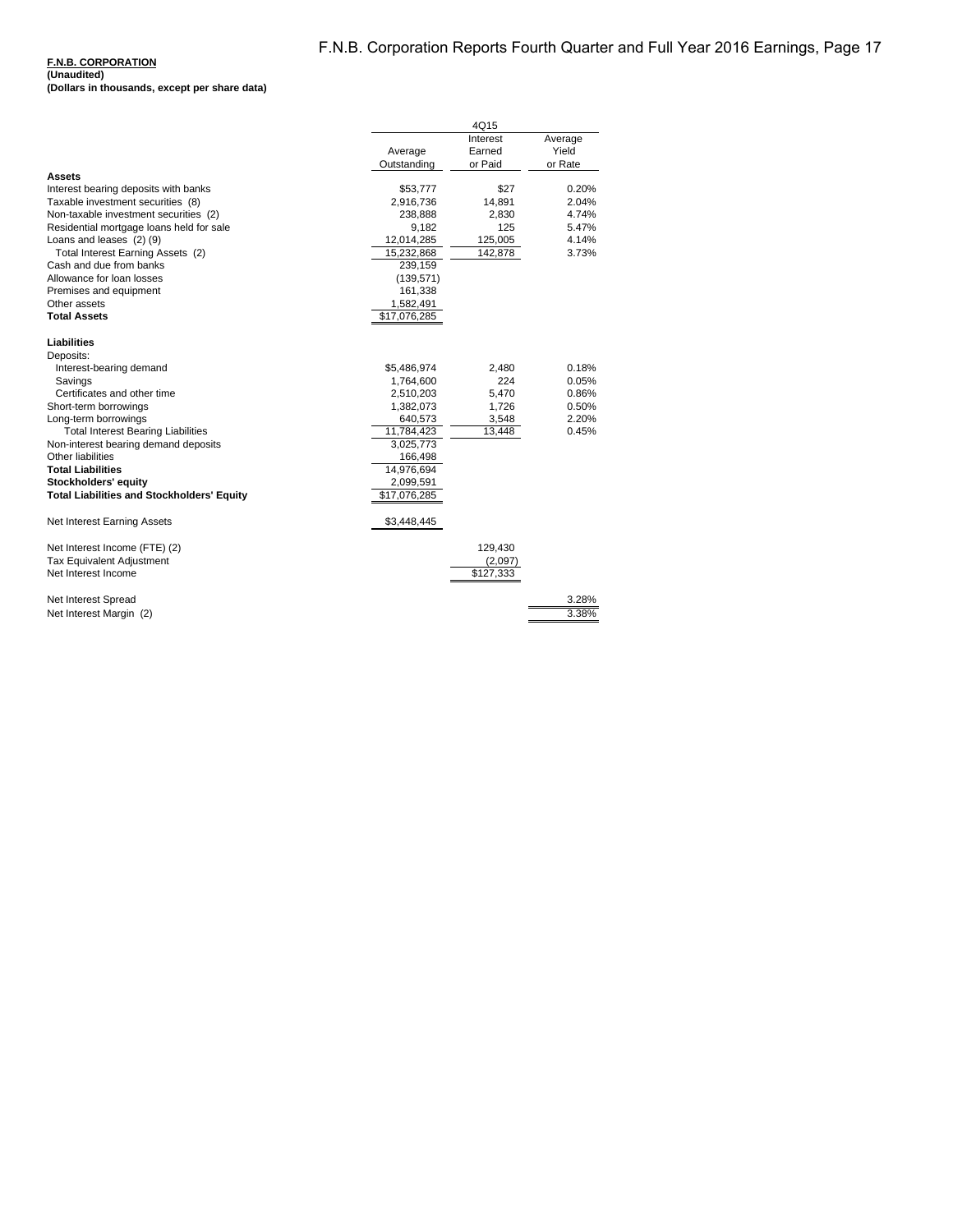| 2016<br>2015<br>Interest<br>Interest<br>Average<br>Average<br>Yield<br>Earned<br>Yield<br>Earned<br>Average<br>Average<br>or Paid<br>or Rate<br>or Paid<br>or Rate<br>Outstanding<br>Outstanding<br>Assets<br>Interest bearing deposits with banks<br>\$116,769<br>\$444<br>0.38%<br>\$70,116<br>\$117<br>Taxable investment securities (8)<br>3,720,800<br>71,853<br>1.93%<br>2,864,795<br>58,148<br>4.32%<br>Non-taxable investment securities (2)<br>319,836<br>13,815<br>204,076<br>9,853 | 0.17%<br>2.03%<br>4.83%<br>4.91%<br>4.17%<br>3.75% |
|-----------------------------------------------------------------------------------------------------------------------------------------------------------------------------------------------------------------------------------------------------------------------------------------------------------------------------------------------------------------------------------------------------------------------------------------------------------------------------------------------|----------------------------------------------------|
|                                                                                                                                                                                                                                                                                                                                                                                                                                                                                               |                                                    |
|                                                                                                                                                                                                                                                                                                                                                                                                                                                                                               |                                                    |
|                                                                                                                                                                                                                                                                                                                                                                                                                                                                                               |                                                    |
|                                                                                                                                                                                                                                                                                                                                                                                                                                                                                               |                                                    |
|                                                                                                                                                                                                                                                                                                                                                                                                                                                                                               |                                                    |
|                                                                                                                                                                                                                                                                                                                                                                                                                                                                                               |                                                    |
|                                                                                                                                                                                                                                                                                                                                                                                                                                                                                               |                                                    |
|                                                                                                                                                                                                                                                                                                                                                                                                                                                                                               |                                                    |
| Residential mortgage loans held for sale<br>16,525<br>726<br>4.39%<br>382<br>7,773                                                                                                                                                                                                                                                                                                                                                                                                            |                                                    |
| Loans and leases (2) (9)<br>603,373<br>4.23%<br>485,930<br>14,265,032<br>11,650,742                                                                                                                                                                                                                                                                                                                                                                                                           |                                                    |
| 18,438,962<br>690,211<br>3.74%<br>Total Interest Earning Assets (2)<br>14,797,502<br>554,430                                                                                                                                                                                                                                                                                                                                                                                                  |                                                    |
| Cash and due from banks<br>275,432<br>206,566                                                                                                                                                                                                                                                                                                                                                                                                                                                 |                                                    |
| Allowance for loan losses<br>(152, 751)<br>(133,508)                                                                                                                                                                                                                                                                                                                                                                                                                                          |                                                    |
| 219,192<br>165,253<br>Premises and equipment                                                                                                                                                                                                                                                                                                                                                                                                                                                  |                                                    |
| Other assets<br>1,570,334<br>1,896,882                                                                                                                                                                                                                                                                                                                                                                                                                                                        |                                                    |
| <b>Total Assets</b><br>\$16,606,147<br>\$20,677,717                                                                                                                                                                                                                                                                                                                                                                                                                                           |                                                    |
| <b>Liabilities</b>                                                                                                                                                                                                                                                                                                                                                                                                                                                                            |                                                    |
| Deposits:                                                                                                                                                                                                                                                                                                                                                                                                                                                                                     |                                                    |
| \$6,652,953<br>16,029<br>0.24%<br>\$5,040,102<br>8,562<br>Interest-bearing demand                                                                                                                                                                                                                                                                                                                                                                                                             | 0.17%                                              |
| 787<br>2,237,020<br>1,712<br>0.08%<br>1,714,587<br>Savings                                                                                                                                                                                                                                                                                                                                                                                                                                    | 0.05%                                              |
| Certificates and other time<br>2,600,340<br>23,498<br>0.90%<br>2,565,937<br>21,858                                                                                                                                                                                                                                                                                                                                                                                                            | 0.85%                                              |
| 0.62%<br>7,075<br>Short-term borrowings<br>1,975,742<br>12,183<br>1,664,143                                                                                                                                                                                                                                                                                                                                                                                                                   | 0.43%                                              |
| 2.28%<br>10,291<br>Long-term borrowings<br>616,283<br>14,029<br>566,914                                                                                                                                                                                                                                                                                                                                                                                                                       | 1.82%                                              |
| 67,451<br>0.48%<br>48,573<br><b>Total Interest Bearing Liabilities</b><br>14,082,338<br>11,551,683                                                                                                                                                                                                                                                                                                                                                                                            | 0.42%                                              |
| 3,884,941<br>Non-interest bearing demand deposits<br>2,832,982                                                                                                                                                                                                                                                                                                                                                                                                                                |                                                    |
| Other liabilities<br>149,312<br>210,462                                                                                                                                                                                                                                                                                                                                                                                                                                                       |                                                    |
| 18,177,741<br>14,533,977<br><b>Total Liabilities</b>                                                                                                                                                                                                                                                                                                                                                                                                                                          |                                                    |
| 2,072,170<br>2,499,976<br>Stockholders' equity                                                                                                                                                                                                                                                                                                                                                                                                                                                |                                                    |
| <b>Total Liabilities and Stockholders' Equity</b><br>\$20,677,717<br>\$16,606,147                                                                                                                                                                                                                                                                                                                                                                                                             |                                                    |
| \$4,356,624<br>\$3,245,819<br>Net Interest Earning Assets                                                                                                                                                                                                                                                                                                                                                                                                                                     |                                                    |
| Net Interest Income (FTE) (2)<br>622,760<br>505,857                                                                                                                                                                                                                                                                                                                                                                                                                                           |                                                    |
| <b>Tax Equivalent Adjustment</b><br>(11, 248)<br>(7,635)                                                                                                                                                                                                                                                                                                                                                                                                                                      |                                                    |
| \$611,512<br>\$498,222<br>Net Interest Income                                                                                                                                                                                                                                                                                                                                                                                                                                                 |                                                    |
| Net Interest Spread<br>3.26%                                                                                                                                                                                                                                                                                                                                                                                                                                                                  | 3.33%                                              |
| 3.38%<br>3.42%<br>Net Interest Margin (2)                                                                                                                                                                                                                                                                                                                                                                                                                                                     |                                                    |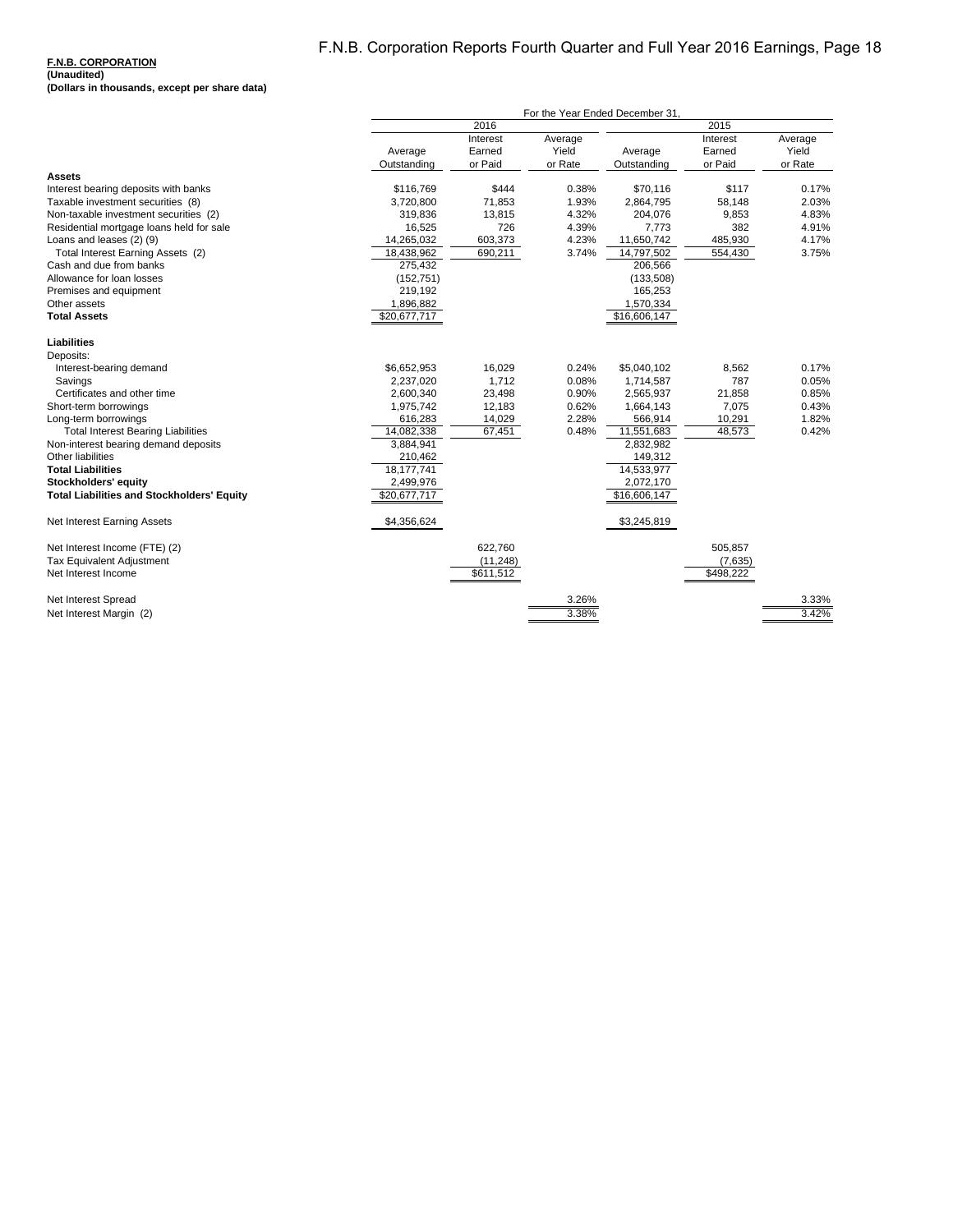**(Unaudited)**

**(Dollars in thousands, except per share data)**

NON-GAAP FINANCIAL MEASURES AND KEY PERFORMANCE INDICATORS<br>We believe the following non-GAAP financial measures used by F.N.B. Corporation provide information useful to investors in understanding<br>F.N.B. Corporation's opera Corporation's reported results prepared in accordance with U.S. GAAP. The following tables summarize the non-GAAP financial measures<br>included in this press release and derived from amounts reported in F.N.B. Corporation's

|                                                                   | 4Q16        | 3Q16        | 4Q15        |
|-------------------------------------------------------------------|-------------|-------------|-------------|
| Return on average tangible equity:                                |             |             |             |
| Net income (annualized)                                           | \$204,050   | \$207,540   | \$155,211   |
| Amortization of intangibles, net of tax (annualized)              | 5,857       | 10,970      | 6,965       |
| Tangible net income (annualized)                                  | 209,907     | 218,510     | 162,176     |
| Average total stockholders' equity                                | 2,573,768   | 2,562,693   | 2,099,591   |
| Less: Average intangibles                                         | (1,089,216) | (1,093,378) | (870, 842)  |
| Average tangible stockholders' equity                             | 1,484,552   | 1,469,315   | 1,228,749   |
| Return on average tangible equity (non-GAAP)                      | 14.14%      | 14.87%      | 13.20%      |
| Return on average tangible common equity:                         |             |             |             |
| Net income available to common stockholders (annualized)          | \$196,049   | \$199,543   | \$147,235   |
| Amortization of intangibles, net of tax (annualized)              | 5,857       | 10,970      | 6,965       |
| Tangible net income available to common stockholders (annualized) | 201,906     | 210,513     | 154,200     |
| Average total stockholders' equity                                | 2,573,768   | 2,562,693   | 2,099,591   |
| Less: Average preferred stockholders' equity                      | (106, 882)  | (106, 882)  | (106, 882)  |
| Less: Average intangibles                                         | (1,089,216) | (1,093,378) | (870, 842)  |
| Average tangible common equity                                    | 1,377,670   | 1,362,433   | 1,121,867   |
| Return on average tangible common equity (non-GAAP)               | 14.66%      | 15.45%      | 13.74%      |
| Return on average tangible assets:                                |             |             |             |
| Net income (annualized)                                           | \$204,050   | \$207,540   | \$155,211   |
| Amortization of intangibles, net of tax (annualized)              | 5,857       | 10,970      | 6,965       |
| Tangible net income (annualized)                                  | 209.907     | 218,510     | 162,176     |
| Average total assets                                              | 21,609,635  | 21,386,156  | 17,076,285  |
| Less: Average intangibles                                         | (1,089,216) | (1,093,378) | (870, 842)  |
| Average tangible assets                                           | 20,520,419  | 20,292,778  | 16,205,443  |
| Return on average tangible assets (non-GAAP)                      | 1.02%       | 1.08%       | 1.00%       |
| Tangible book value per common share:                             |             |             |             |
| Total stockholders' equity                                        | \$2,571,617 | \$2,570,580 | \$2,096,182 |
| Less: preferred stockholders' equity                              | (106, 882)  | (106, 882)  | (106, 882)  |
| Less: intangibles                                                 | (1,085,935) | (1,091,876) | (869, 809)  |
| Tangible common equity                                            | 1,378,800   | 1,371,822   | 1,119,491   |
| Ending common shares outstanding                                  | 211,059,547 | 210,224,194 | 175,441,670 |
| Tangible book value per common share (non-GAAP)                   | \$6.53      | \$6.53      | \$6.38      |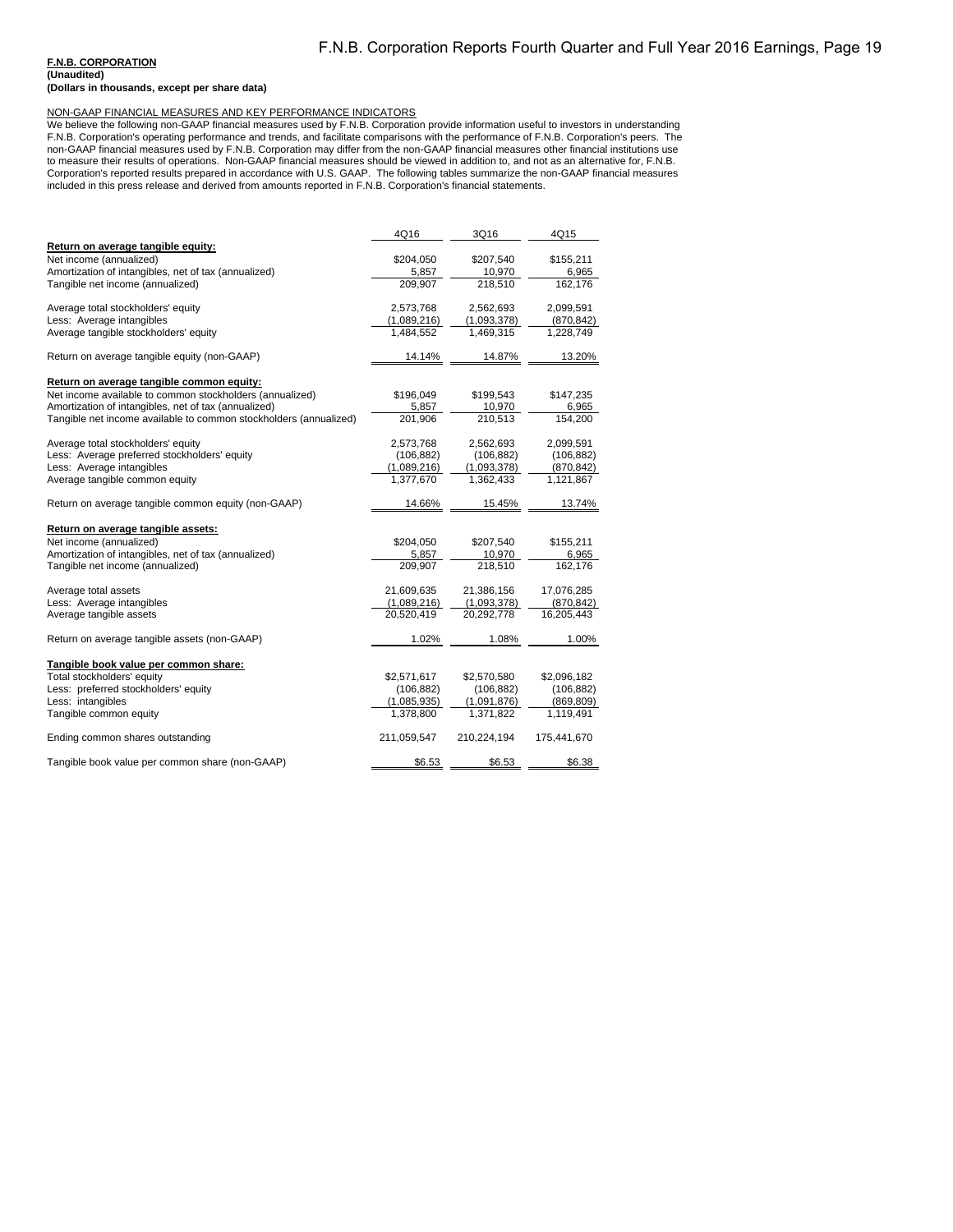|                                                                   | For the Year       |            |
|-------------------------------------------------------------------|--------------------|------------|
|                                                                   | Ended December 31. |            |
|                                                                   | 2016               | 2015       |
| Return on average tangible equity:                                |                    |            |
| Net income (annualized)                                           | \$170,891          | \$159,649  |
| Amortization of intangibles, net of tax (annualized)              | 8,943              | 6,861      |
| Tangible net income (annualized)                                  | 179.834            | 166.511    |
| Average total stockholders' equity                                | 2,499,976          | 2,072,170  |
| Less: Average intangibles                                         | (1,059,856)        | (869, 347) |
| Average tangible stockholders' equity                             | 1,440,120          | 1,202,823  |
| Return on average tangible equity (non-GAAP)                      | 12.49%             | 13.84%     |
| Return on average tangible common equity:                         |                    |            |
| Net income available to common stockholders (annualized)          | \$162,850          | \$151,608  |
| Amortization of intangibles, net of tax (annualized)              | 8,943              | 6,861      |
| Tangible net income available to common stockholders (annualized) | 171,793            | 158,469    |
| Average total stockholders' equity                                | 2,499,976          | 2,072,170  |
| Less: Average preferred stockholders' equity                      | (106, 882)         | (106, 882) |
| Less: Average intangibles                                         | (1,059,856)        | (869, 347) |
| Average tangible common equity                                    | 1,333,238          | 1,095,941  |
| Return on average tangible common equity (non-GAAP)               | 12.89%             | 14.46%     |
| Return on average tangible assets:                                |                    |            |
| Net income (annualized)                                           | \$170,891          | \$159,649  |
| Amortization of intangibles, net of tax (annualized)              | 8.943              | 6,861      |
| Tangible net income (annualized)                                  | 179,834            | 166,511    |
| Average total assets                                              | 20,677,717         | 16,606,147 |
| Less: Average intangibles                                         | (1,059,856)        | (869, 347) |
| Average tangible assets                                           | 19,617,861         | 15,736,800 |
| Return on average tangible assets (non-GAAP)                      | 0.92%              | 1.06%      |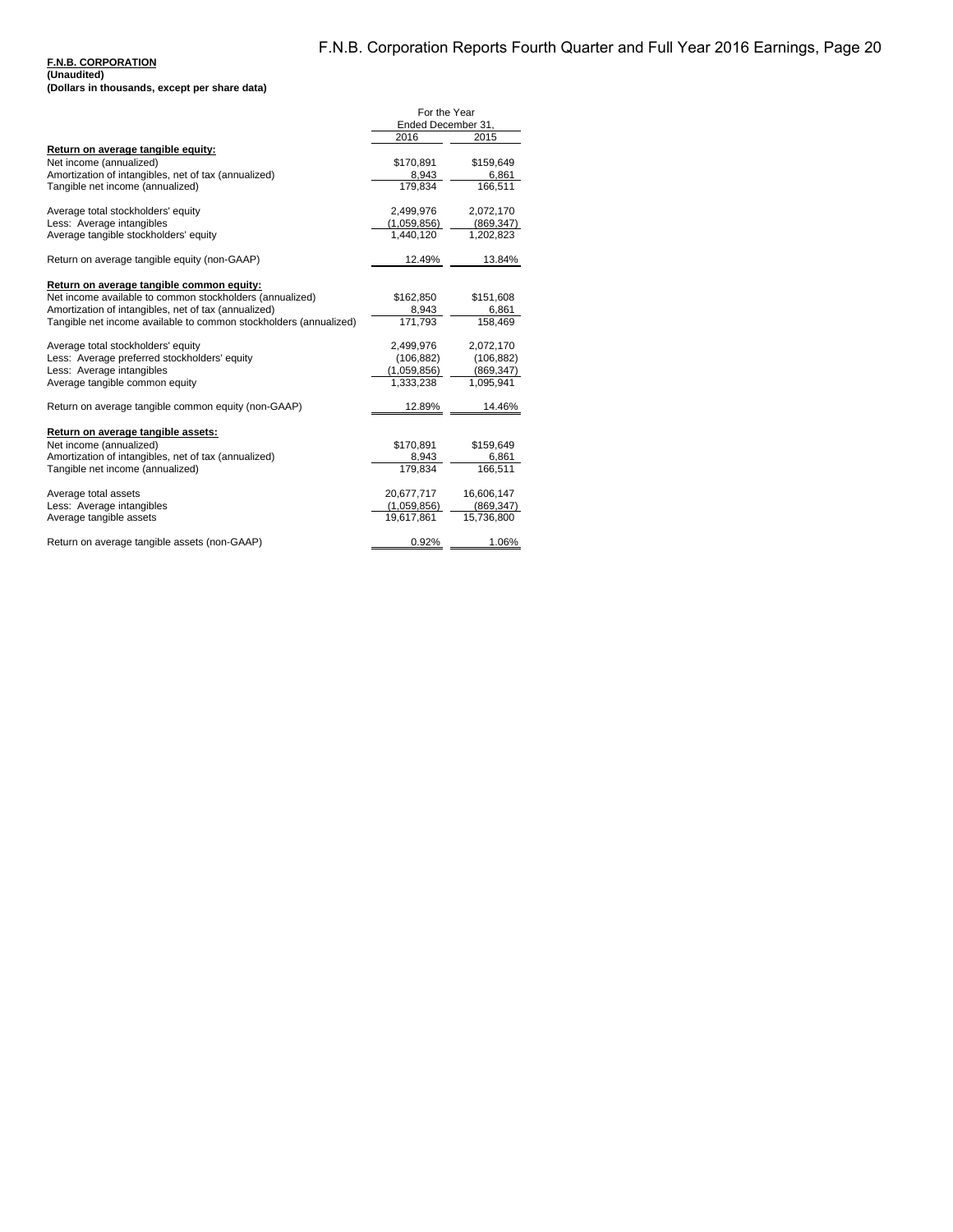#### **F.N.B. CORPORATION (Unaudited) (Dollars in thousands)**

|                                                                  | 4Q16        | 3Q16        | 4Q15        |
|------------------------------------------------------------------|-------------|-------------|-------------|
| Tangible equity / tangible assets (period end):                  |             |             |             |
| Total shareholders' equity                                       | \$2,571,617 | \$2,570,580 | \$2,096,182 |
| Less: intangibles                                                | (1,085,935) | (1,091,876) | (869, 809)  |
| Tangible equity                                                  | 1,485,682   | 1,478,704   | 1,226,373   |
| <b>Total assets</b>                                              | 21,844,817  | 21,583,914  | 17,557,662  |
| Less: intangibles                                                | (1,085,935) | (1,091,876) | (869, 809)  |
| Tangible assets                                                  | 20,758,882  | 20,492,038  | 16,687,853  |
| Tangible equity / tangible assets (period end) (non-GAAP)        | 7.16%       | 7.22%       | 7.35%       |
| Tangible common equity / tangible assets (period end):           |             |             |             |
| Total stockholders' equity                                       | \$2,571,617 | \$2,570,580 | \$2,096,182 |
| Less: preferred stockholders' equity                             | (106, 882)  | (106, 882)  | (106, 882)  |
| Less: intangibles                                                | (1,085,935) | (1,091,876) | (869, 809)  |
| Tangible common equity                                           | 1,378,800   | 1,371,822   | 1,119,491   |
| <b>Total assets</b>                                              | 21,844,817  | 21,583,914  | 17,557,662  |
| Less: intangibles                                                | (1,085,935) | (1,091,876) | (869, 809)  |
| Tangible assets                                                  | 20,758,882  | 20,492,038  | 16,687,853  |
| Tangible common equity / tangible assets (period end) (non-GAAP) | 6.64%       | 6.69%       | 6.71%       |
| <b>KEY PERFORMANCE INDICATORS</b>                                |             |             |             |
| <b>Efficiency Ratio (FTE):</b>                                   |             |             |             |
| Total non-interest expense                                       | \$123,806   | \$121,050   | \$101,246   |
| Less: amortization of intangibles                                | (1,602)     | (3,571)     | (2, 157)    |
| Less: OREO expense                                               | (2,401)     | (1, 172)    | (849)       |
| Less: merger costs                                               | (1,649)     | (299)       | (1,350)     |
| Less: impairment charge on other assets                          | 0           | $\Omega$    | 0           |
| Adjusted non-interest expense                                    | 118.154     | 116,008     | 96,889      |
| Net interest income                                              | 159,283     | 157,506     | 127,333     |
| Taxable equivalent adjustment                                    | 3,099       | 2,895       | 2,097       |
| Non-interest income                                              | 51,066      | 53,240      | 43,117      |
| Less: net securities gains                                       | (116)       | (299)       | (503)       |
| Less: gain on redemption of trust preferred securities           | 0           | 0           | 0           |
| Adjusted net interest income (FTE) + non-interest income         | 213,332     | 213,342     | 172,045     |
| Efficiency ratio (FTE) (non-GAAP)                                | 55.38%      | 54.38%      | 56.32%      |
| <b>Core Net Interest Margin:</b>                                 |             |             |             |
| Net interest margin (FTE) (non-GAAP) (2)                         | 3.35%       | 3.36%       | 3.38%       |
| Accretable yield adjustment                                      | $-0.03%$    | $-0.04%$    | $-0.03%$    |
| Core net interest margin (FTE) (non-GAAP) (2)                    | 3.32%       | 3.32%       | 3.35%       |